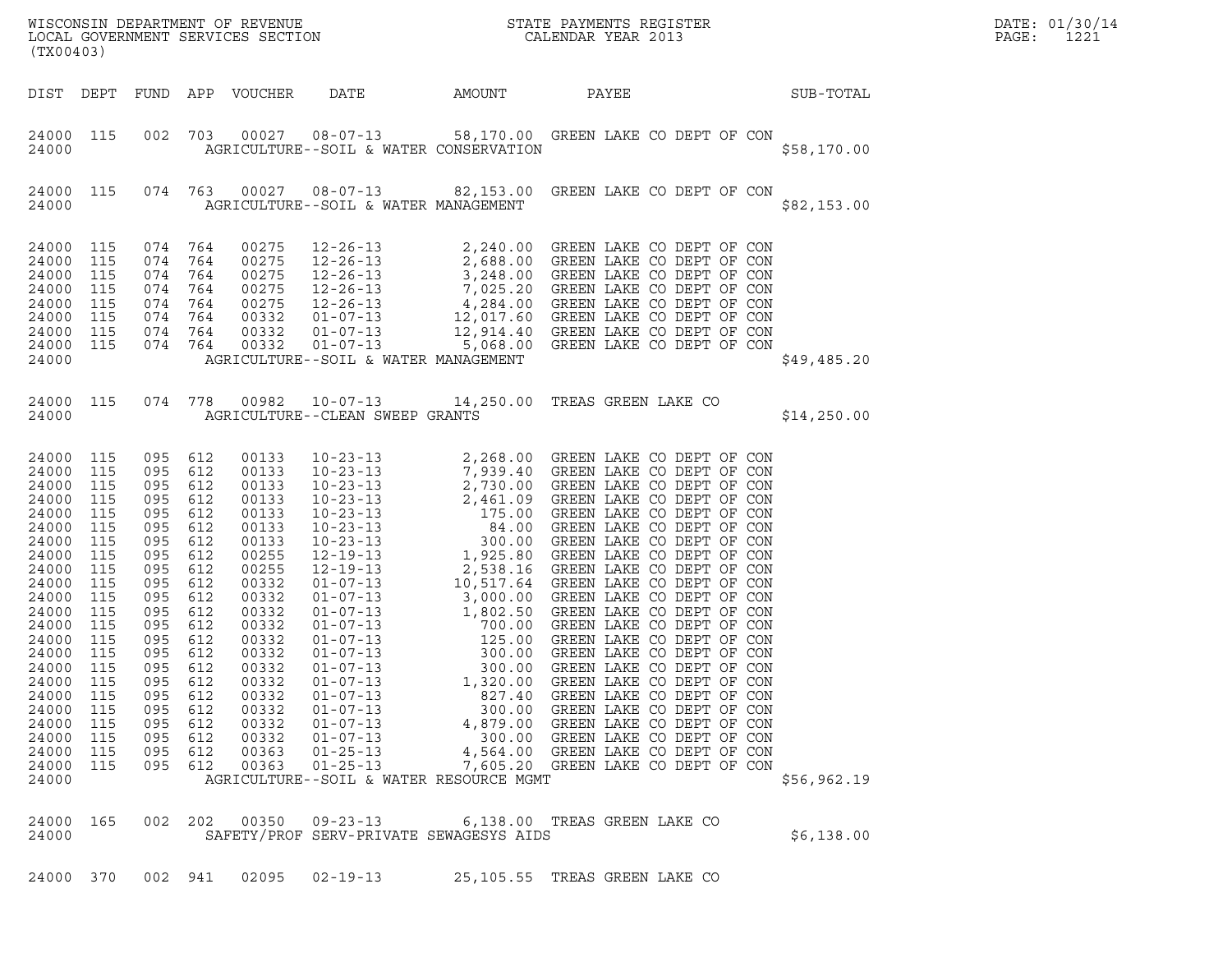| WISCONSIN DEPARTMENT OF REVENUE<br>LOCAL GOVERNMENT SERVICES SECTION<br>(TX00403) | STATE PAYMENTS REGISTER<br>CALENDAR YEAR 2013 | DATE: 01/30/14<br>PAGE:<br>1222 |
|-----------------------------------------------------------------------------------|-----------------------------------------------|---------------------------------|

| (TX00403)                                                                              |                                                             |                                                             |                                                             |                                                                               |                                                    |                                                                                   |                                                                                                                                                                                                                                                                                                                                                                                                   |                        |
|----------------------------------------------------------------------------------------|-------------------------------------------------------------|-------------------------------------------------------------|-------------------------------------------------------------|-------------------------------------------------------------------------------|----------------------------------------------------|-----------------------------------------------------------------------------------|---------------------------------------------------------------------------------------------------------------------------------------------------------------------------------------------------------------------------------------------------------------------------------------------------------------------------------------------------------------------------------------------------|------------------------|
| DIST                                                                                   | DEPT                                                        |                                                             |                                                             | FUND APP VOUCHER DATE                                                         |                                                    |                                                                                   |                                                                                                                                                                                                                                                                                                                                                                                                   | AMOUNT PAYEE SUB-TOTAL |
| 24000                                                                                  |                                                             |                                                             |                                                             |                                                                               |                                                    | NAT RESOURCES-GENERAL OPERATIONS-FEDERAL                                          |                                                                                                                                                                                                                                                                                                                                                                                                   | \$25,105.55            |
| 24000<br>24000<br>24000                                                                | 370<br>370                                                  | 012 381<br>012                                              | 381                                                         | 00006<br>00520                                                                | NAT RESOURCES--BOAT PATROL                         | $07 - 26 - 13$<br>03-26-13<br>3,616.90<br>3.752                                   | TREAS GREEN LAKE CO<br>TREAS GREEN LAKE CO                                                                                                                                                                                                                                                                                                                                                        | \$3,618.76             |
| 24000<br>24000<br>24000                                                                | 370<br>370                                                  | 012<br>012                                                  | 550<br>550                                                  |                                                                               |                                                    | NAT RESOURCES--BOATING ENFORCEMENT AIDS                                           | $\begin{array}{cccc} 00006 & 07\texttt{-}26\texttt{-}13 & 6.46 & \texttt{TREAS GREEN LAKE CO} \\ 00520 & 03\texttt{-}26\texttt{-}13 & 12,532.55 & \texttt{TREAS GREEN LAKE CO} \end{array}$                                                                                                                                                                                                       | \$12,539.01            |
| 24000<br>24000                                                                         | 370                                                         | 012                                                         | 552                                                         |                                                                               |                                                    | NAT RESOURCES--SNOWMOBILE ENFORCEMENT                                             | 00136  09-24-13  3,142.55  TREAS GREEN LAKE CO                                                                                                                                                                                                                                                                                                                                                    | \$3,142.55             |
| 24000<br>24000                                                                         | 370                                                         | 012                                                         | 553                                                         |                                                                               |                                                    | NAT RESOURCES--WILDLIFE DAMAGE CLAIMS                                             | 00159  03-28-13  1,703.58  GREEN LAKE CO DEPT OF CON                                                                                                                                                                                                                                                                                                                                              | \$1,703.58             |
| 24000<br>24000                                                                         | 370                                                         | 012                                                         | 569                                                         |                                                                               |                                                    | 00494 09-13-13 6,596.78<br>NAT RESOURCES--SNOWMOBILE TRAIL AIDS                   | TREAS GREEN LAKE CO                                                                                                                                                                                                                                                                                                                                                                               | \$6,596.78             |
| 24000<br>24000                                                                         | 370                                                         | 012                                                         | 573                                                         |                                                                               | NAT RESOURCES--BOATING PROJECTS                    |                                                                                   | 00051  08-05-13  618.00  TREAS GREEN LAKE CNTY                                                                                                                                                                                                                                                                                                                                                    | \$618.00               |
| 24000<br>24000                                                                         | 370                                                         | 012                                                         | 574                                                         |                                                                               |                                                    | NAT RESOURCES--SNOWMOBILE TRAIL AIDS                                              | 00035 08-05-13 29,950.00 TREAS GREEN LAKE CO                                                                                                                                                                                                                                                                                                                                                      | \$29,950.00            |
| 24000<br>24000<br>24000<br>24000<br>24000<br>24000<br>24000<br>24000<br>24000<br>24000 | 395<br>395<br>395<br>395<br>395<br>395<br>395<br>395<br>395 | 011<br>011<br>011<br>011<br>011<br>011<br>011<br>011<br>011 | 185<br>185<br>185<br>185<br>185<br>185<br>185<br>185<br>185 | 63067<br>63067<br>63067<br>69346<br>72326<br>75873<br>75873<br>86154<br>94589 | $05 - 28 - 13$<br>$09 - 03 - 13$<br>$11 - 18 - 13$ | TRANSPORTATION--HIGHWAY SAFETY-FEDERAL                                            | $\begin{tabular}{lllllllllllllllllllllll} 01-28-13 & 469.92 & \text{TREAS GREEN LAKE CO} \\ 01-28-13 & 469.92 & \text{TREAS GREEN LAKE CO} \\ 01-28-13 & 469.92 & \text{TREAS GREEN LAKE CO} \\ 03-25-13 & 704.88 & \text{TREAS GREEN LAKE CO} \\ 04-22-13 & 3,997.80 & \text{GREEN LAKE CO} \\ 05-28-13 & 822.36 & \text{TREAS GREEN LAKE CO} \\ 09-03-13 & 469$<br>1,116.06 TREAS GREEN LAKE CO | SHERIFF<br>\$10,048.02 |
| 24000<br>24000<br>24000<br>24000                                                       | 395<br>395<br>395                                           | 011<br>011<br>011                                           | 190<br>190<br>190                                           | 68024<br>82024<br>94024                                                       | $01 - 07 - 13$<br>$07 - 01 - 13$<br>$10 - 07 - 13$ | 196,734.42<br>393,468.84<br>196,734.42<br>TRANSPORTATION--GENERAL TRANSP AIDS-GTA | COUNTY OF GREEN LAKE<br>COUNTY OF GREEN LAKE<br>COUNTY OF GREEN LAKE                                                                                                                                                                                                                                                                                                                              | \$786,937.68           |
| 24000<br>24000                                                                         | 395                                                         | 011                                                         | 278                                                         | 65451                                                                         | $02 - 14 - 13$                                     | 91,965.07<br>TRANSPORTATION--LRIP/TRIP/MSIP GRANTS                                | TREAS GREEN LAKE CO                                                                                                                                                                                                                                                                                                                                                                               | \$91,965.07            |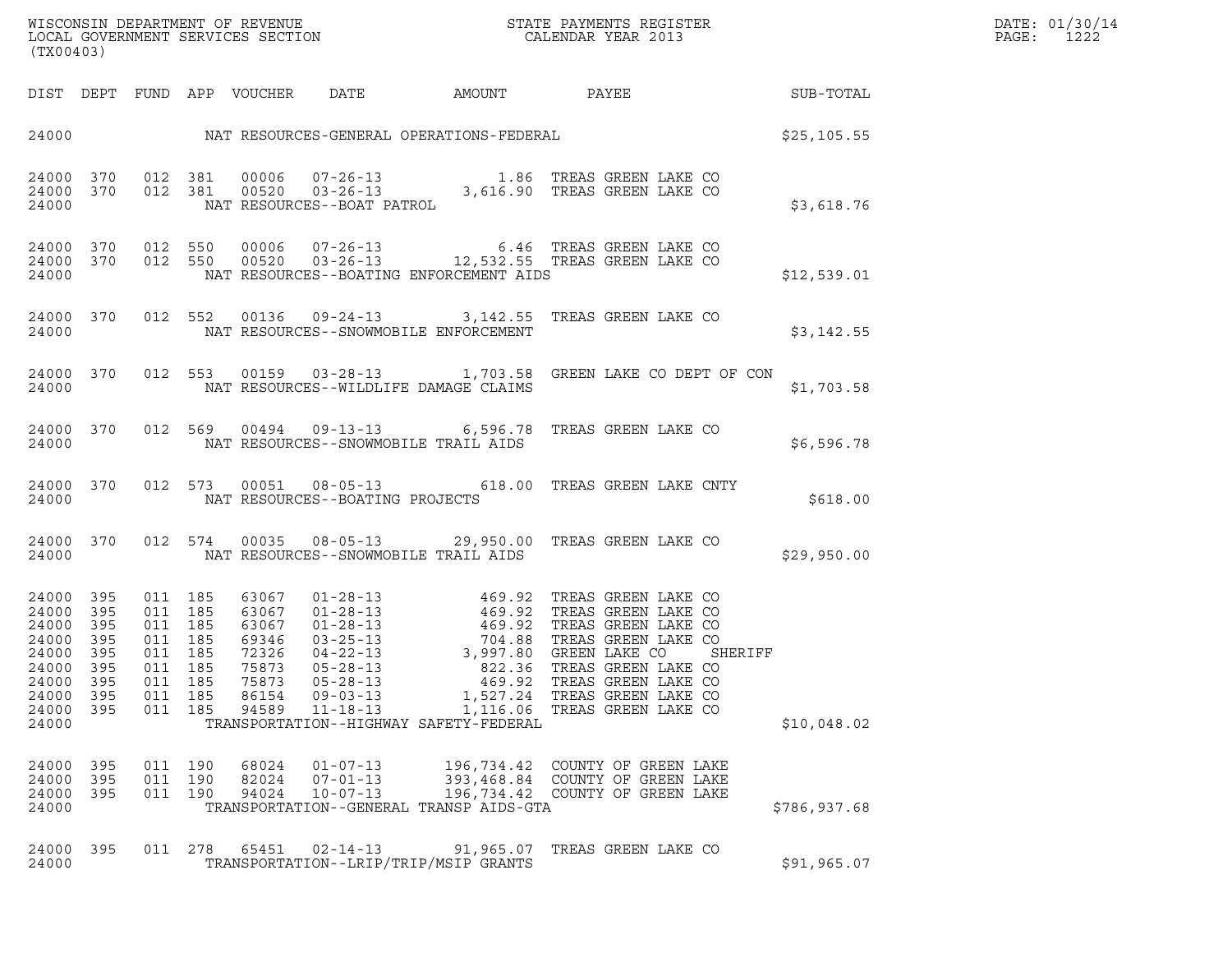| LOCAL GOVERNMENT SERVICES SECTION<br>(TX00403)                                                                                                                                                                                                                                                                                                                                                                                                                                                                                                               |                                                                                                                                                                                                                                            |                                                                                                                                                                                                                                            |                                                                                                                                                                                                                                                                                                                |                                                                                                                                                                                                                                                                                                                                                                                                                                                                                                                                                                                                                                                   |                                                                                                                                                                                                                                                                                                              | ${\tt WISCONSIN} \begin{tabular}{lcccc} DEPARTMENT & OF & REVENUE \\ \hline \texttt{LOCAL} & GOVERNMENT & SERVICES & SECTION \\ \end{tabular} \begin{tabular}{lcccc} \multicolumn{1}{c}{\textbf{NISTER}} & \multicolumn{1}{c}{\textbf{NISTER}} \\ \multicolumn{1}{c}{\textbf{CALENDAR} \begin{tabular}{lcccc} \multicolumn{1}{c}{\textbf{NISTER}} \\ \multicolumn{1}{c}{\textbf{NISTER}} \\ \multicolumn{1}{c}{\textbf{NISTER}} \\ \multicolumn{1}{c}{\textbf{NISTER}} \\ \multicolumn{1}{c}{\textbf{NISTER}} \\ \$                                                                                                                                                                                                                                             |              | DATE: 01/30/14<br>PAGE:<br>1223 |
|--------------------------------------------------------------------------------------------------------------------------------------------------------------------------------------------------------------------------------------------------------------------------------------------------------------------------------------------------------------------------------------------------------------------------------------------------------------------------------------------------------------------------------------------------------------|--------------------------------------------------------------------------------------------------------------------------------------------------------------------------------------------------------------------------------------------|--------------------------------------------------------------------------------------------------------------------------------------------------------------------------------------------------------------------------------------------|----------------------------------------------------------------------------------------------------------------------------------------------------------------------------------------------------------------------------------------------------------------------------------------------------------------|---------------------------------------------------------------------------------------------------------------------------------------------------------------------------------------------------------------------------------------------------------------------------------------------------------------------------------------------------------------------------------------------------------------------------------------------------------------------------------------------------------------------------------------------------------------------------------------------------------------------------------------------------|--------------------------------------------------------------------------------------------------------------------------------------------------------------------------------------------------------------------------------------------------------------------------------------------------------------|-----------------------------------------------------------------------------------------------------------------------------------------------------------------------------------------------------------------------------------------------------------------------------------------------------------------------------------------------------------------------------------------------------------------------------------------------------------------------------------------------------------------------------------------------------------------------------------------------------------------------------------------------------------------------------------------------------------------------------------------------------------------|--------------|---------------------------------|
| DIST DEPT                                                                                                                                                                                                                                                                                                                                                                                                                                                                                                                                                    |                                                                                                                                                                                                                                            |                                                                                                                                                                                                                                            | FUND APP VOUCHER                                                                                                                                                                                                                                                                                               | DATE                                                                                                                                                                                                                                                                                                                                                                                                                                                                                                                                                                                                                                              | AMOUNT                                                                                                                                                                                                                                                                                                       | PAYEE                                                                                                                                                                                                                                                                                                                                                                                                                                                                                                                                                                                                                                                                                                                                                           | SUB-TOTAL    |                                 |
| 24000 410<br>24000                                                                                                                                                                                                                                                                                                                                                                                                                                                                                                                                           | 002                                                                                                                                                                                                                                        | 116                                                                                                                                                                                                                                        |                                                                                                                                                                                                                                                                                                                | CORRECTIONS--LOCAL AID                                                                                                                                                                                                                                                                                                                                                                                                                                                                                                                                                                                                                            |                                                                                                                                                                                                                                                                                                              | 11357  11-05-13  45,993.15  TREAS GREEN LAKE CO                                                                                                                                                                                                                                                                                                                                                                                                                                                                                                                                                                                                                                                                                                                 | \$45,993.15  |                                 |
| 24000<br>435<br>24000<br>435<br>24000<br>435<br>24000<br>435<br>24000<br>435<br>24000<br>435<br>24000<br>435<br>24000<br>435<br>24000<br>435<br>24000<br>435<br>24000<br>435<br>24000<br>435<br>24000                                                                                                                                                                                                                                                                                                                                                        | 005<br>005<br>005<br>005<br>005<br>005<br>005<br>005<br>005<br>005<br>005<br>005                                                                                                                                                           | 000<br>000<br>000<br>000<br>000<br>000<br>000<br>000<br>000<br>000<br>000<br>000                                                                                                                                                           | 90310<br>90314<br>90318<br>90321<br>90323<br>90325<br>90400<br>90402<br>90403<br>90406<br>90408<br>90411                                                                                                                                                                                                       | $01 - 01 - 13$<br>02-01-13<br>03-01-13<br>04-01-13<br>05-01-13<br>05-01-13<br>05-01-13<br>06-01-13<br>06-01-13<br>08-01-13<br>443,112.00<br>08-01-13<br>16,096.00<br>09-01-13<br>24,804.00<br>11-01-13<br>24,804.00<br>$11 - 01 - 13$<br>$12 - 01 - 13$<br>HEALTH SERVICES--STATE/FED AIDS                                                                                                                                                                                                                                                                                                                                                        | 21,735.00<br>17,247.00                                                                                                                                                                                                                                                                                       | 29,263.00 GREEN LAKE CO<br>GREEN LAKE CO<br>GREEN LAKE CO<br>GREEN LAKE CO<br>GREEN LAKE CO<br>GREEN LAKE CO<br>GREEN LAKE CO<br>GREEN LAKE CO<br>GREEN LAKE CO<br>GREEN LAKE CO<br>GREEN LAKE CO<br>GREEN LAKE CO                                                                                                                                                                                                                                                                                                                                                                                                                                                                                                                                              | \$626,543.00 |                                 |
| 24000<br>437<br>24000<br>437<br>24000<br>437<br>24000<br>437<br>24000<br>437<br>24000<br>437<br>24000<br>437<br>24000<br>437<br>24000<br>437<br>24000<br>437<br>24000<br>437<br>24000<br>437<br>24000<br>437<br>24000<br>437<br>24000<br>437<br>24000<br>437<br>24000<br>437<br>24000<br>437<br>24000<br>437<br>24000<br>437<br>24000<br>437<br>24000<br>437<br>24000<br>437<br>24000<br>437<br>24000<br>437<br>24000<br>437<br>24000<br>437<br>24000<br>437<br>24000<br>437<br>24000<br>437<br>24000<br>437<br>24000<br>437<br>24000<br>437<br>24000<br>437 | 005<br>005<br>005<br>005<br>005<br>005<br>005<br>005<br>005<br>005<br>005<br>005<br>005<br>005<br>005<br>005<br>005<br>005<br>005<br>005<br>005<br>005<br>005<br>005<br>005<br>005<br>005<br>005<br>005<br>005<br>005<br>005<br>005<br>005 | 000<br>000<br>000<br>000<br>000<br>000<br>000<br>000<br>000<br>000<br>000<br>000<br>000<br>000<br>000<br>000<br>000<br>000<br>000<br>000<br>000<br>000<br>000<br>000<br>000<br>000<br>000<br>000<br>000<br>000<br>000<br>000<br>000<br>000 | 00000<br>00000<br>00000<br>00000<br>00000<br>00000<br>00000<br>00000<br>00000<br>00000<br>00000<br>00000<br>00000<br>00000<br>00000<br>00000<br>00000<br>00000<br>00000<br>00000<br>00000<br>00000<br>00000<br>00000<br>00000<br>00000<br>00000<br>00000<br>00000<br>00000<br>00000<br>00000<br>00000<br>00000 | $01 - 07 - 13$<br>$01 - 30 - 13$<br>$01 - 05 - 13$<br>$02 - 05 - 13$<br>$02 - 23 - 13$<br>$03 - 30 - 13$<br>$03 - 06 - 13$<br>$03 - 05 - 13$<br>$03 - 10 - 13$<br>$04 - 05 - 13$<br>$04 - 19 - 13$<br>$04 - 30 - 13$<br>$04 - 05 - 13$<br>05-06-13<br>05-06-13<br>05-05-11<br>05-05-13<br>05-11-13<br>9,400.00<br>06-07-13<br>7,390.50<br>06-30-13<br>06-31-13<br>15,612.0<br>4,507.2<br>$07 - 25 - 13$<br>$07 - 05 - 13$<br>$07 - 30 - 13$<br>$08 - 05 - 13$<br>$08 - 05 - 13$<br>$09 - 11 - 13$<br>$09 - 26 - 13$<br>$09 - 05 - 13$<br>$10 - 12 - 13$<br>$10 - 23 - 13$<br>$10 - 30 - 13$<br>$10 - 06 - 13$<br>$11 - 22 - 13$<br>$11 - 22 - 13$ | 12,569.58<br>12,005.00<br>48,004.00<br>15,106.74<br>301.14<br>13,083.00<br>26,171.00<br>3,550.00<br>68,848.86<br>5,850.00<br>2,980.00<br>61,307.29<br>13,781.00<br>5,088.15<br>20,521.00<br>172,969.00<br>18,400.48<br>4,935.00<br>5,563.50<br>65,430.66<br>11,538.58<br>10,968.00<br>6, 216.40<br>13,505.00 | 22,558.39 GREEN LAKE<br>50,886.77 GREEN LAKE CHILD SUPPORT<br>10,290.00 GREEN LAKE CO<br>DHHS<br>GREEN LAKE<br>GREEN LAKE CO<br>DHHS<br>GREEN LAKE<br>GREEN LAKE<br>GREEN LAKE CHILD SUPPORT<br>GREEN LAKE CO<br>DHHS<br>GREEN LAKE<br>GREEN LAKE<br>GREEN LAKE CHILD SUPPORT<br>GREEN LAKE CO<br>DHHS<br>GREEN LAKE<br>GREEN LAKE<br><b>DHHS</b><br>GREEN LAKE CO<br>GREEN LAKE<br>GREEN LAKE<br>GREEN LAKE CO<br>DHHS<br>GREEN LAKE<br>GREEN LAKE CHILD SUPPORT<br>GREEN LAKE CHILD SUPPORT<br>GREEN LAKE CO<br>DHHS<br>GREEN LAKE<br>GREEN LAKE CO<br>DHHS<br>GREEN LAKE<br>GREEN LAKE<br>GREEN LAKE CO<br><b>DHHS</b><br>GREEN LAKE<br>GREEN LAKE CHILD SUPPORT<br>GREEN LAKE CHILD SUPPORT<br>GREEN LAKE CO<br>DHHS<br>GREEN LAKE<br>GREEN LAKE CO<br>DHHS |              |                                 |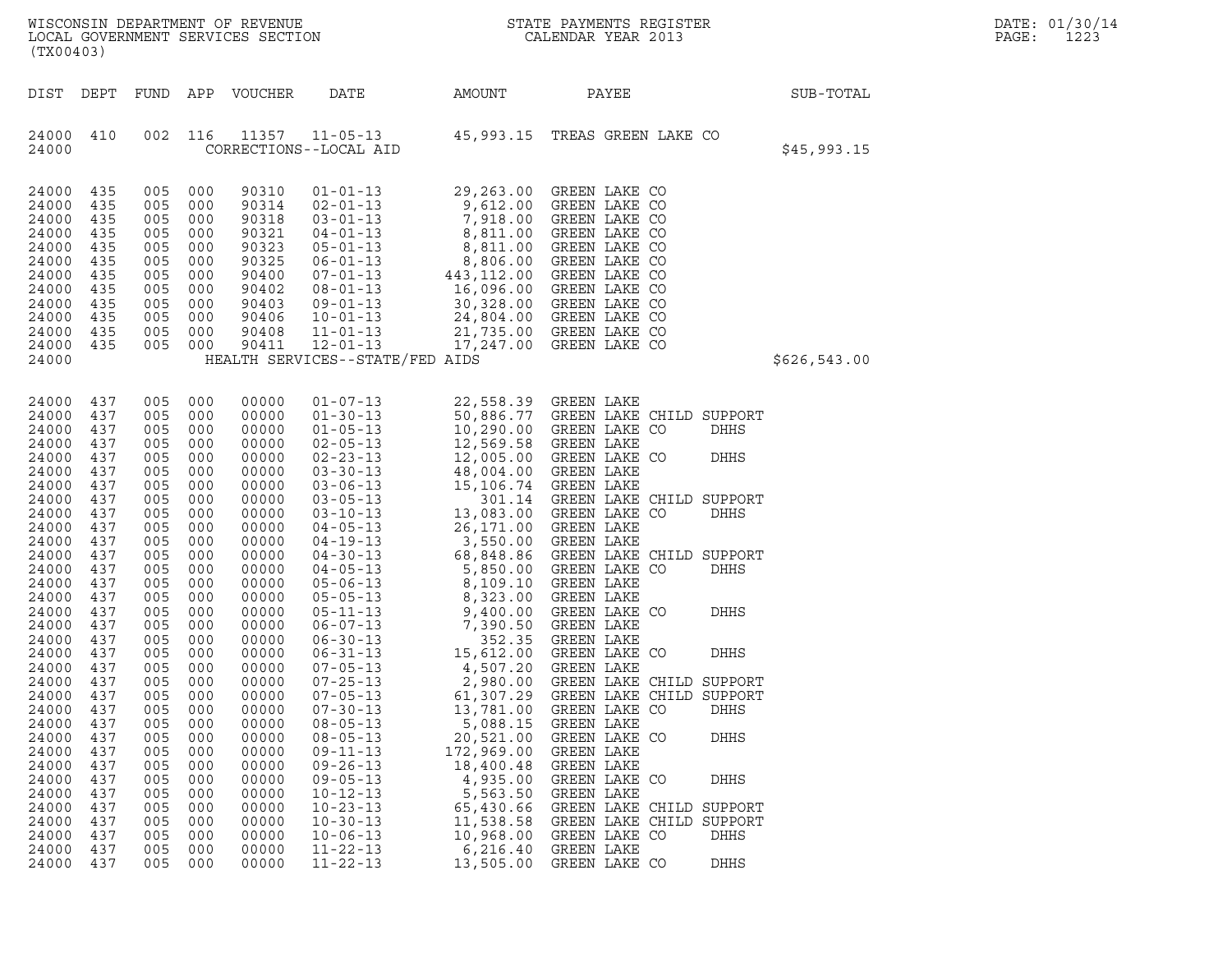| (TX00403)                                                              |                        |         |                                          |                                  |                                                                 |                                                                                                                                                                                                                                                                                                                                                                                 |                              |      |                 | DATE: 01/30/14<br>PAGE:<br>1224 |
|------------------------------------------------------------------------|------------------------|---------|------------------------------------------|----------------------------------|-----------------------------------------------------------------|---------------------------------------------------------------------------------------------------------------------------------------------------------------------------------------------------------------------------------------------------------------------------------------------------------------------------------------------------------------------------------|------------------------------|------|-----------------|---------------------------------|
|                                                                        |                        |         |                                          |                                  |                                                                 | DIST DEPT FUND APP VOUCHER DATE AMOUNT                                                                                                                                                                                                                                                                                                                                          |                              |      | PAYEE SUB-TOTAL |                                 |
| 24000 437<br>24000                                                     | 24000 437              |         |                                          |                                  |                                                                 | 005 000 00000 12-10-13 8,328.45 GREEN LAKE<br>005 000 00000 12-28-13 12,561.00 GREEN LAKE CO<br>CHILDREN & FAMILIES--STATE/FEDERAL AIDS                                                                                                                                                                                                                                         |                              | DHHS | \$777,012.14    |                                 |
|                                                                        | 24000 455<br>24000     |         |                                          |                                  |                                                                 | 002 221 04832 07-30-13 180.00 TREAS GREEN LAKE CNTY<br>JUSTICE--LAW ENFORCEMENT SERVICES AID                                                                                                                                                                                                                                                                                    |                              |      | \$180.00        |                                 |
|                                                                        | 24000 455              |         |                                          |                                  |                                                                 | 002 231 00305 02-08-13 5,120.00 TREAS GREEN LAKE CNTY<br>24000 JUSTICE--LAW ENFORCEMENT TRAINING                                                                                                                                                                                                                                                                                |                              |      | \$5,120.00      |                                 |
| 24000 455<br>24000 455<br>24000 455<br>24000 455<br>24000              |                        |         |                                          |                                  |                                                                 | $\begin{array}{cccccccc} 002 & 251 & 00160 & 10-01-13 & & 327.00 & \text{TREAS GREEN LAKE CO} \\ 002 & 251 & 00299 & 11-20-13 & & 109.00 & \text{TREAS GREEN LAKE CO} \\ 002 & 251 & 00299 & 11-20-13 & & 6,173.00 & \text{TREAS GREEN LAKE CO} \\ 002 & 251 & 00587 & 12-18-13 & & 39,135.00 & \text{TREAS GREEN LAKE CO} \end{array}$<br>JUSTICE--TRUANCY PROGRAM-GRANT FUNDS |                              |      | \$45,744.00     |                                 |
| 24000                                                                  | 24000 455              |         |                                          |                                  |                                                                 | 002 503 00024 03-12-13 13,701.30 TREAS GREEN LAKE CO<br>JUSTICE--VICTIM/WITNESS SERVICES AID                                                                                                                                                                                                                                                                                    |                              |      | \$13,701.30     |                                 |
| 24000                                                                  | 24000 455              |         |                                          |                                  |                                                                 | 002 532 04757 07-30-13 14,039.10 TREAS GREEN LAKE CO<br>JUSTICE--VICTIM/WITNESS ASSISTANCE SERV                                                                                                                                                                                                                                                                                 |                              |      | \$14,039.10     |                                 |
| 24000                                                                  | 24000 455              |         |                                          |                                  | JUSTICE--VICTIM ASSISTANCE                                      | 002 542 00747 12-23-13 2,353.94 TREAS GREEN LAKE CO                                                                                                                                                                                                                                                                                                                             |                              |      | \$2,353.94      |                                 |
| 24000 465<br>24000 465<br>24000                                        |                        |         |                                          |                                  |                                                                 | 002 305 00152 01-08-13 5,897.62 TREAS GREEN LAKE CO<br>002 305 00527 02-08-13 2,250.00 TREAS GREEN LAKE CO<br>MILITARY AFFAIRS-EMER MGMT-DISASTER RECO                                                                                                                                                                                                                          |                              |      | \$8,147.62      |                                 |
|                                                                        | 24000 465<br>24000 000 |         |                                          |                                  |                                                                 | 002 337 00674 06-28-13 4,543.00 TREAS GREEN LAKE CO<br>MILITARY AFFAIRS-EMERGENCY MGMT PLANNING                                                                                                                                                                                                                                                                                 |                              |      | \$4,543.00      |                                 |
| 24000 465<br>24000 465<br>24000 465<br>24000 465<br>24000 465<br>24000 |                        | 002 342 | 002 342<br>002 342<br>002 342<br>002 342 | 00152<br>00527<br>00527<br>00745 | 00291  01-16-13<br>$02 - 08 - 13$<br>$02 - 08 - 13$<br>08-14-13 | 01-08-13 35,385.74 TREAS GREEN LAKE CO 01-16-13 10,759.31 TREAS GREEN LAKE CO<br>13,500.00 TREAS GREEN LAKE CO<br>360.00 TREAS GREEN LAKE CO<br>MILITARY AFFAIRS-EMERGENCY MGMT-FED FUND                                                                                                                                                                                        | 8,031.44 TREAS GREEN LAKE CO |      | \$68,036.49     |                                 |
| 24000 465<br>24000                                                     |                        |         |                                          | 072 364 00340                    | $01 - 23 - 13$                                                  | 4,117.00 TREAS GREEN LAKE CO<br>MILITARY AFFAIRS-EMER MGMT-PLANNING AID                                                                                                                                                                                                                                                                                                         |                              |      | \$4, 117.00     |                                 |
|                                                                        |                        |         |                                          |                                  |                                                                 | 24000 485 002 127 05189 06-06-13 850.00 TREAS GREEN LAKE CO                                                                                                                                                                                                                                                                                                                     |                              |      |                 |                                 |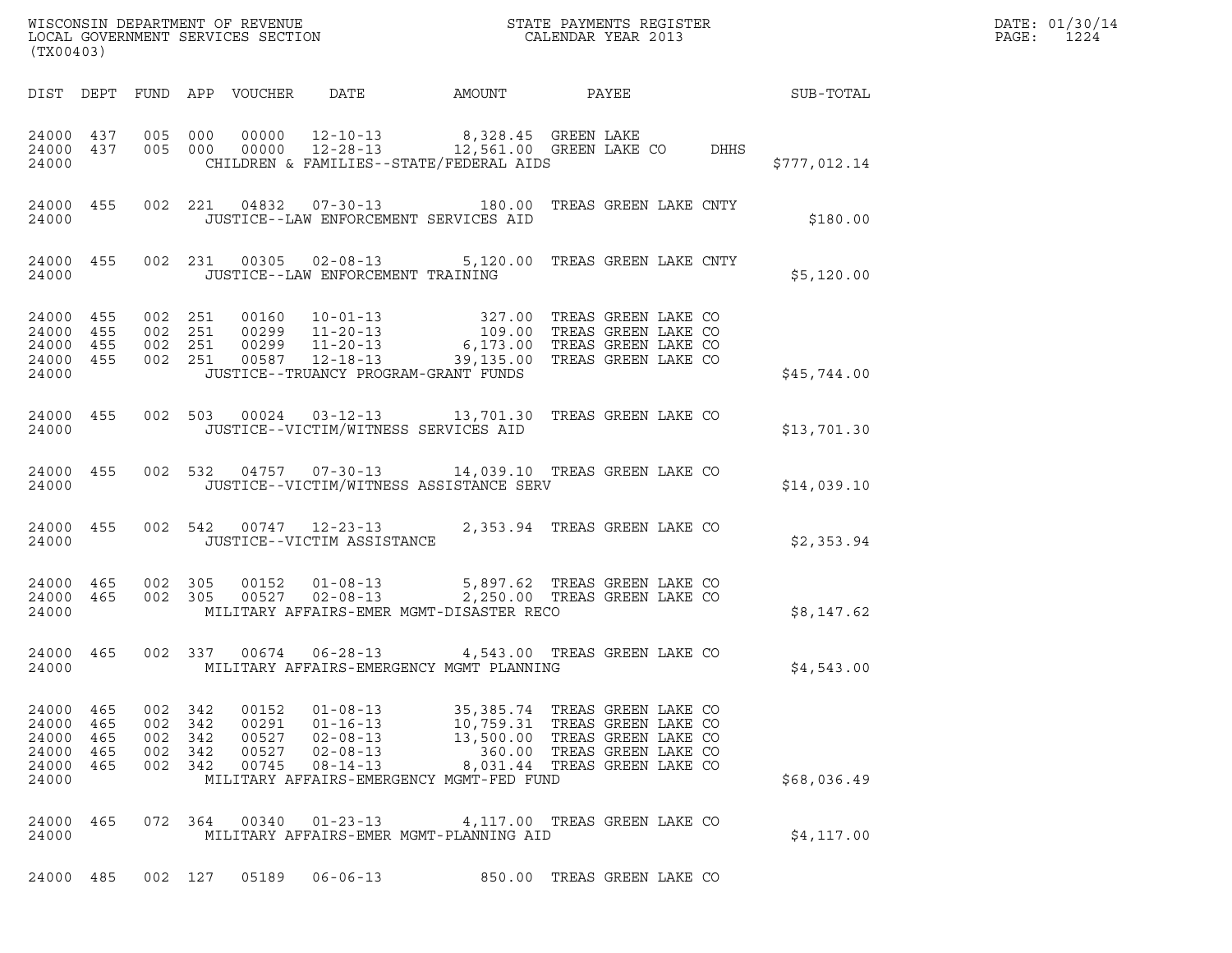| (TX00403)                                                                                                                      |                                                                                  |                                                                                                                                         |                                               |                                                                               |                                                                                                                                                                |                                                                                              |                                                                                                                                                                                                             |  |             | DATE: 01/30/14<br>PAGE:<br>1225 |
|--------------------------------------------------------------------------------------------------------------------------------|----------------------------------------------------------------------------------|-----------------------------------------------------------------------------------------------------------------------------------------|-----------------------------------------------|-------------------------------------------------------------------------------|----------------------------------------------------------------------------------------------------------------------------------------------------------------|----------------------------------------------------------------------------------------------|-------------------------------------------------------------------------------------------------------------------------------------------------------------------------------------------------------------|--|-------------|---------------------------------|
|                                                                                                                                |                                                                                  |                                                                                                                                         |                                               | DIST DEPT FUND APP VOUCHER                                                    | DATE                                                                                                                                                           | AMOUNT PAYEE SUB-TOTAL                                                                       |                                                                                                                                                                                                             |  |             |                                 |
|                                                                                                                                |                                                                                  |                                                                                                                                         |                                               |                                                                               | 24000 VETERANS AFFAIRS GRANTS                                                                                                                                  |                                                                                              |                                                                                                                                                                                                             |  | \$850.00    |                                 |
| 24000 485<br>24000                                                                                                             |                                                                                  |                                                                                                                                         |                                               |                                                                               | VETERANS AFFAIRS--GRANTS TO COUNTIES                                                                                                                           | 082  267  05189  06-06-13  3,825.00 TREAS GREEN LAKE CO                                      |                                                                                                                                                                                                             |  | \$3,825.00  |                                 |
| 24000 485<br>24000                                                                                                             |                                                                                  | 082 280                                                                                                                                 |                                               | 02485                                                                         | VETERANS AFFAIRS--GRANTS                                                                                                                                       | 01-02-13 2,199.80 TREAS GREEN LAKE CO                                                        |                                                                                                                                                                                                             |  | \$2,199.80  |                                 |
| 24000 485<br>24000                                                                                                             |                                                                                  | 083 370                                                                                                                                 |                                               |                                                                               | VETERANS AFFAIRS--GRANTS TO COUNTIES                                                                                                                           | 05189  06-06-13  3,825.00  TREAS GREEN LAKE CO                                               |                                                                                                                                                                                                             |  | \$3,825.00  |                                 |
| 24000 505<br>24000                                                                                                             |                                                                                  | 002 116                                                                                                                                 |                                               | 01306                                                                         | DOA--LAND INFORMATION BOARD GRANTS                                                                                                                             | 09-06-13 22,748.00 TREAS GREEN LAKE CO                                                       |                                                                                                                                                                                                             |  | \$22,748.00 |                                 |
| 24000<br>24000<br>24000<br>24000<br>24000<br>24000<br>24000<br>24000<br>24000<br>24000<br>24000<br>24000<br>24000 505<br>24000 | 505<br>505<br>505<br>505<br>505<br>505<br>505<br>505<br>505<br>505<br>505<br>505 | 002 155<br>002 155<br>002 155<br>002 155<br>002 155<br>002 155<br>002<br>002 155<br>002 155<br>002 155<br>002 155<br>002 155<br>002 155 | 155                                           |                                                                               | DOA-HOUSING ASSISTANCE-FEDERAL FUNDS                                                                                                                           |                                                                                              |                                                                                                                                                                                                             |  | \$20,067.00 |                                 |
| 24000<br>24000                                                                                                                 | 505                                                                              | 002 643                                                                                                                                 |                                               |                                                                               | DOA--JUSTICE ASSISTANCE FEDERAL FUNDS                                                                                                                          | 05943  01-22-13  7,840.27  TREAS GREEN LAKE CO                                               |                                                                                                                                                                                                             |  | \$7,840.27  |                                 |
| 24000<br>24000<br>24000                                                                                                        | 505<br>505                                                                       | 002<br>002                                                                                                                              | 650<br>650                                    | 06671<br>10299                                                                | $02 - 01 - 13$<br>$06 - 10 - 13$                                                                                                                               | DOA--JUSTICE-ASSISTANCE-FEDERAL ARRA FDS                                                     | 9,590.00 TREAS GREEN LAKE CNTY<br>45,917.79 TREAS GREEN LAKE CO                                                                                                                                             |  | \$55,507.79 |                                 |
| 24000<br>24000<br>24000<br>24000<br>24000<br>24000<br>24000<br>24000<br>24000                                                  | 505<br>505<br>505<br>505<br>505<br>505<br>505<br>505<br>505                      | 035 371<br>035<br>035<br>035<br>035<br>035<br>035<br>035<br>035 371                                                                     | 371<br>371<br>371<br>371<br>371<br>371<br>371 | 60290<br>60290<br>60290<br>60372<br>60372<br>60372<br>60449<br>60449<br>60449 | $12 - 09 - 13$<br>$12 - 09 - 13$<br>$12 - 09 - 13$<br>$01 - 08 - 13$<br>$01 - 08 - 13$<br>$01 - 08 - 13$<br>$02 - 06 - 13$<br>$02 - 06 - 13$<br>$02 - 06 - 13$ | 1,087.00<br>1,795.00<br>1,626.00<br>728.00<br>937.00<br>728.00<br>449.00<br>793.00<br>451.00 | TREAS GREEN LAKE CO<br>TREAS GREEN LAKE CO<br>TREAS GREEN LAKE CO<br>TREAS GREEN LAKE CO<br>TREAS GREEN LAKE CO<br>TREAS GREEN LAKE CO<br>TREAS GREEN LAKE CO<br>TREAS GREEN LAKE CO<br>TREAS GREEN LAKE CO |  |             |                                 |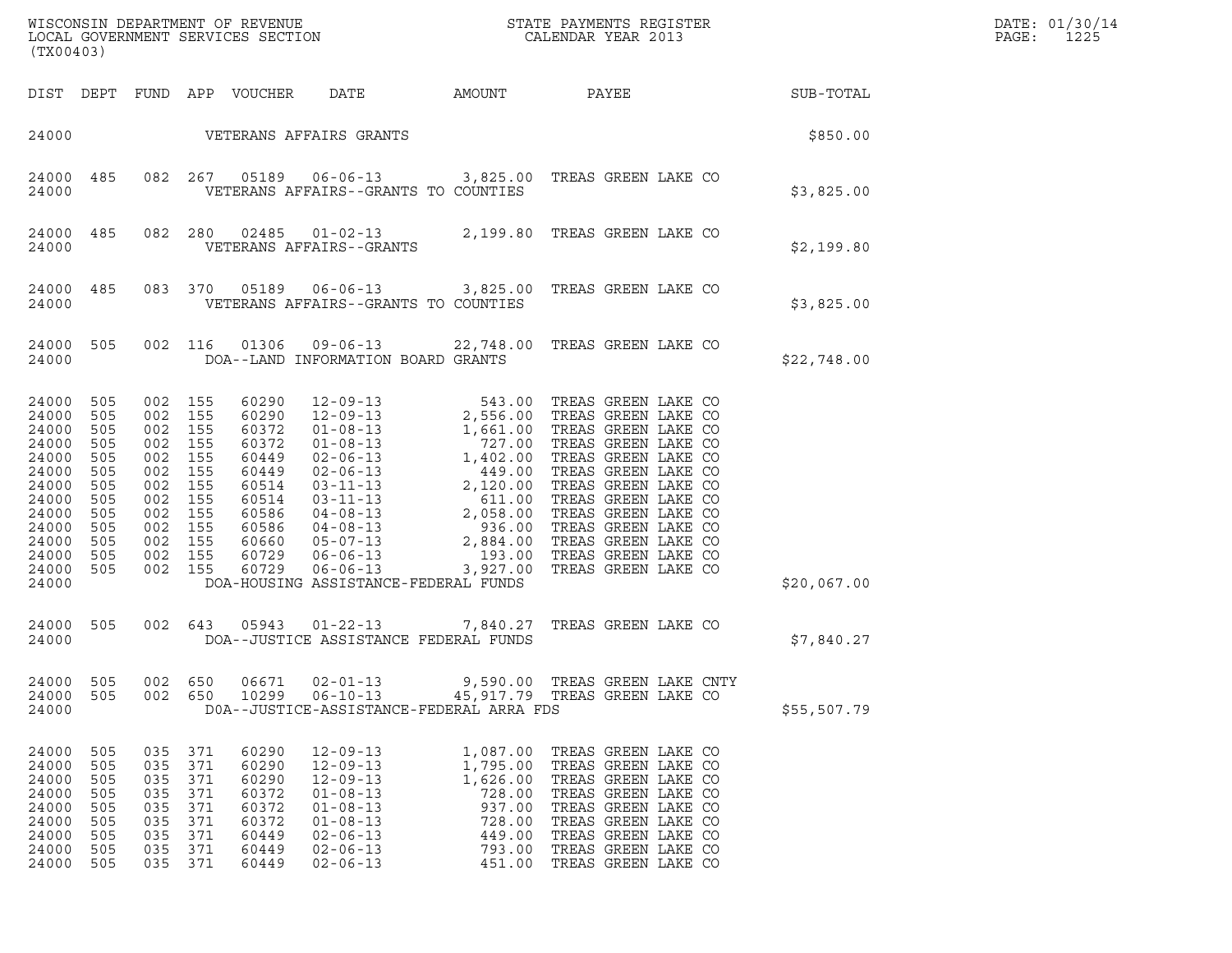| (TX00403)                                                                              |                                                             |                                                             |                                                             |                                                    |                                                                             |                                                                                                                                                                                                                    |                                                                                                                                                                                      |                |
|----------------------------------------------------------------------------------------|-------------------------------------------------------------|-------------------------------------------------------------|-------------------------------------------------------------|----------------------------------------------------|-----------------------------------------------------------------------------|--------------------------------------------------------------------------------------------------------------------------------------------------------------------------------------------------------------------|--------------------------------------------------------------------------------------------------------------------------------------------------------------------------------------|----------------|
| <b>DIST</b>                                                                            | DEPT                                                        | FUND APP                                                    |                                                             | <b>VOUCHER</b>                                     | DATE                                                                        | AMOUNT                                                                                                                                                                                                             | PAYEE                                                                                                                                                                                | SUB-TOTAL      |
| 24000<br>24000<br>24000<br>24000<br>24000<br>24000<br>24000<br>24000<br>24000<br>24000 | 505<br>505<br>505<br>505<br>505<br>505<br>505<br>505<br>505 | 035<br>035<br>035<br>035<br>035<br>035<br>035<br>035<br>035 | 371<br>371<br>371<br>371<br>371<br>371<br>371<br>371<br>371 | 60514<br>60514<br>60514<br>60586<br>60586<br>60586 | $03 - 11 - 13$<br>04-08-13<br>60729   06-06-13<br>DOA--PUBLIC BENEFITS FUND | $03 - 11 - 13$ 611.00<br>$03 - 11 - 13$ 1,574.00<br>611.00<br>$04 - 08 - 13$ 1, 249.00<br>936.00<br>$04 - 08 - 13$ 936.00<br>60660 05-07-13 1,067.00<br>60660  05-07-13  2,882.00  TREAS GREEN LAKE CO<br>1,452.00 | TREAS GREEN LAKE CO<br>TREAS GREEN LAKE CO<br>TREAS GREEN LAKE CO<br>TREAS GREEN LAKE CO<br>TREAS GREEN LAKE CO<br>TREAS GREEN LAKE CO<br>TREAS GREEN LAKE CO<br>TREAS GREEN LAKE CO | \$19,912.00    |
| 24000<br>24000<br>24000                                                                | 835<br>835                                                  | 002                                                         | 105                                                         |                                                    | REVENUE--STATE SHARED REVENUES                                              | 002  105  43571  07-22-13  15,589.37  TREAS GREEN LAKE CO<br>80673   11-18-13   95,036.63   TREAS GREEN LAKE CO                                                                                                    |                                                                                                                                                                                      | \$110,626.00   |
| 24000<br>24000                                                                         | 835                                                         | 002                                                         | 109                                                         |                                                    | REVENUE--EXEMPT COMPUTER AID                                                | $01024$ $07-22-13$ $12,537.00$                                                                                                                                                                                     | TREAS GREEN LAKE CO                                                                                                                                                                  | \$12,537.00    |
| 24000<br>24000<br>24000                                                                | 835<br>835                                                  | 002<br>002                                                  | 302<br>302                                                  | 11034                                              |                                                                             | 10034  07-22-13  3,108,228.64  TREAS GREEN LAKE CO<br>07-22-13 678,425.16 TREAS GREEN LAKE CO<br>REVENUE-FIRST DOLLAR/SCHOOL LEVY CREDITS                                                                          |                                                                                                                                                                                      | \$3,786,653.80 |
| 24000<br>24000                                                                         | 835                                                         | 021                                                         | 363                                                         |                                                    | 37173 03-25-13<br>REVENUE--LOTTERY CREDIT -                                 |                                                                                                                                                                                                                    | 531, 277.71 TREAS GREEN LAKE CO                                                                                                                                                      | \$531,277.71   |
| 24000                                                                                  |                                                             |                                                             |                                                             |                                                    | DISTRICT TOTAL APPROPRIATIONS                                               |                                                                                                                                                                                                                    |                                                                                                                                                                                      | \$7,432,783.50 |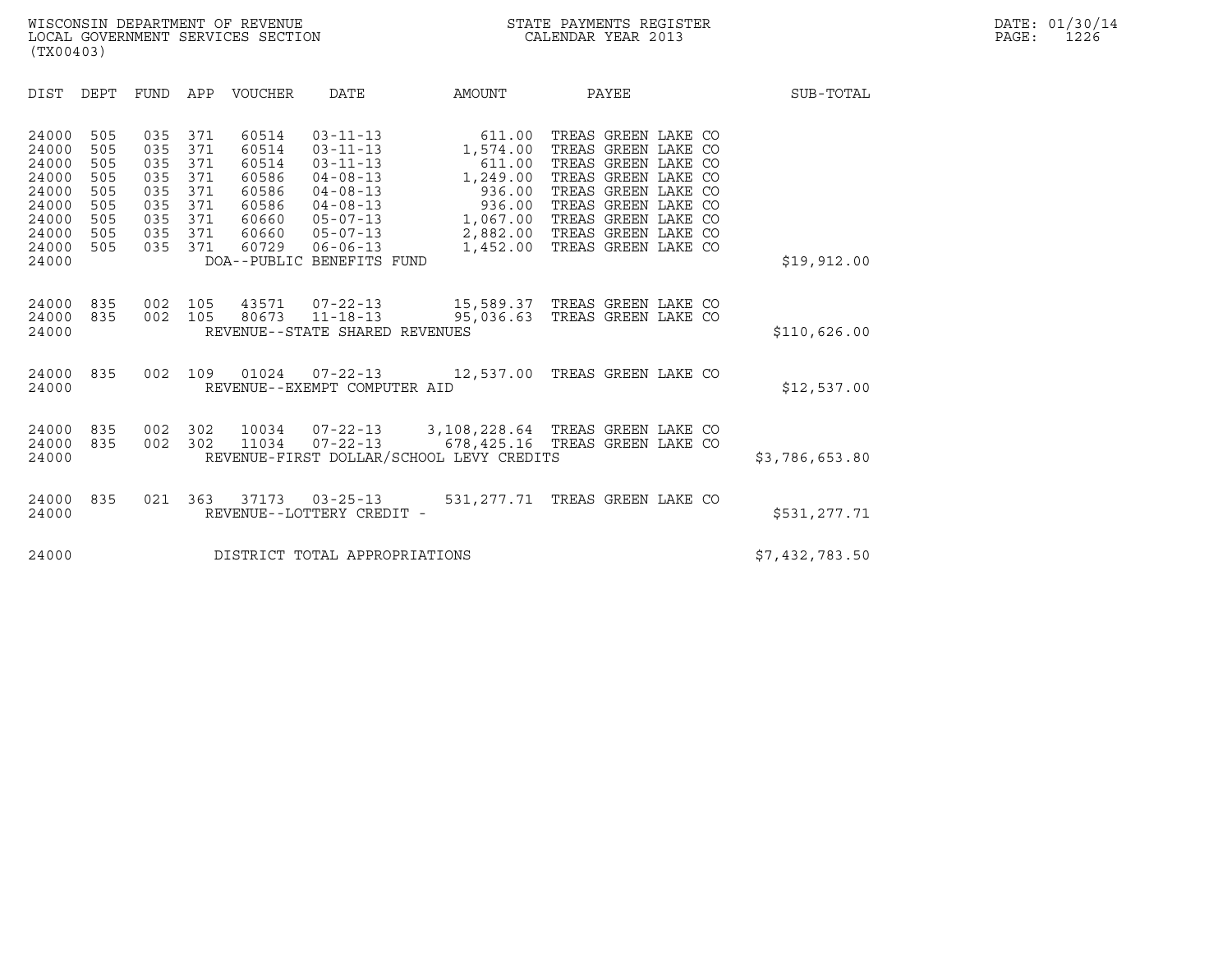| (TX00403)                                 |                          |                                          |     | WISCONSIN DEPARTMENT OF REVENUE<br>LOCAL GOVERNMENT SERVICES SECTION |                                                    |                                                                                                                                                                  | DATE: 01/30/14<br>PAGE:<br>1227                                                      |             |  |
|-------------------------------------------|--------------------------|------------------------------------------|-----|----------------------------------------------------------------------|----------------------------------------------------|------------------------------------------------------------------------------------------------------------------------------------------------------------------|--------------------------------------------------------------------------------------|-------------|--|
| DIST                                      | DEPT                     |                                          |     | FUND APP VOUCHER                                                     | DATE                                               | AMOUNT                                                                                                                                                           | PAYEE                                                                                | SUB-TOTAL   |  |
| 24002 165<br>24002                        |                          | 002 225                                  |     |                                                                      |                                                    | SAFETY/PROF SERV--FIRE INSURANCE DUES                                                                                                                            | 00635  07-03-13  3,496.33  TREAS TN BERLIN                                           | \$3,496.33  |  |
| 24002<br>24002<br>24002                   | 370<br>370               | 012 579<br>012 579                       |     | 18445<br>18445                                                       |                                                    | $04 - 15 - 13$ 55.09<br>$04 - 15 - 13$ 13.86<br>NAT RESOURCES--AIDS IN LIEU OF TAXES                                                                             | TREAS TN BERLIN<br>TREAS TOWN BERLIN                                                 | \$68.95     |  |
| 24002<br>24002<br>24002<br>24002<br>24002 | 395<br>395<br>395<br>395 | 011 191<br>011 191<br>011 191<br>011 191 |     | 70635<br>96635                                                       | 76635 04-01-13<br>84635 07-01-13<br>$10 - 07 - 13$ | 01-07-13 18,851.05 TOWN OF BERLIN<br>18,851.05 TOWN OF BERLIN<br>18,851.05 TOWN OF BERLIN<br>18,851.06 TOWN OF BERLIN<br>TRANSPORTATION--GENERAL TRANSP AIDS-GTA |                                                                                      | \$75,404.21 |  |
| 24002 435<br>24002                        |                          | 005 162                                  |     |                                                                      |                                                    | 01HSD  09-03-13  5,691.97  CITY BERLIN<br>HS--AMBULANCE FUNDING ASSISTANCE GRANTS                                                                                |                                                                                      | \$5,691.97  |  |
| 24002<br>24002<br>24002                   | 835<br>835               | 002<br>002 105                           | 105 | 43555                                                                | REVENUE--STATE SHARED REVENUES                     |                                                                                                                                                                  | 07-22-13    2,100.82 TREAS TN BERLIN<br>80657  11-18-13   11,904.65  TREAS TN BERLIN | \$14,005.47 |  |
| 24002                                     |                          |                                          |     |                                                                      | DISTRICT TOTAL APPROPRIATIONS                      |                                                                                                                                                                  |                                                                                      | \$98,666.93 |  |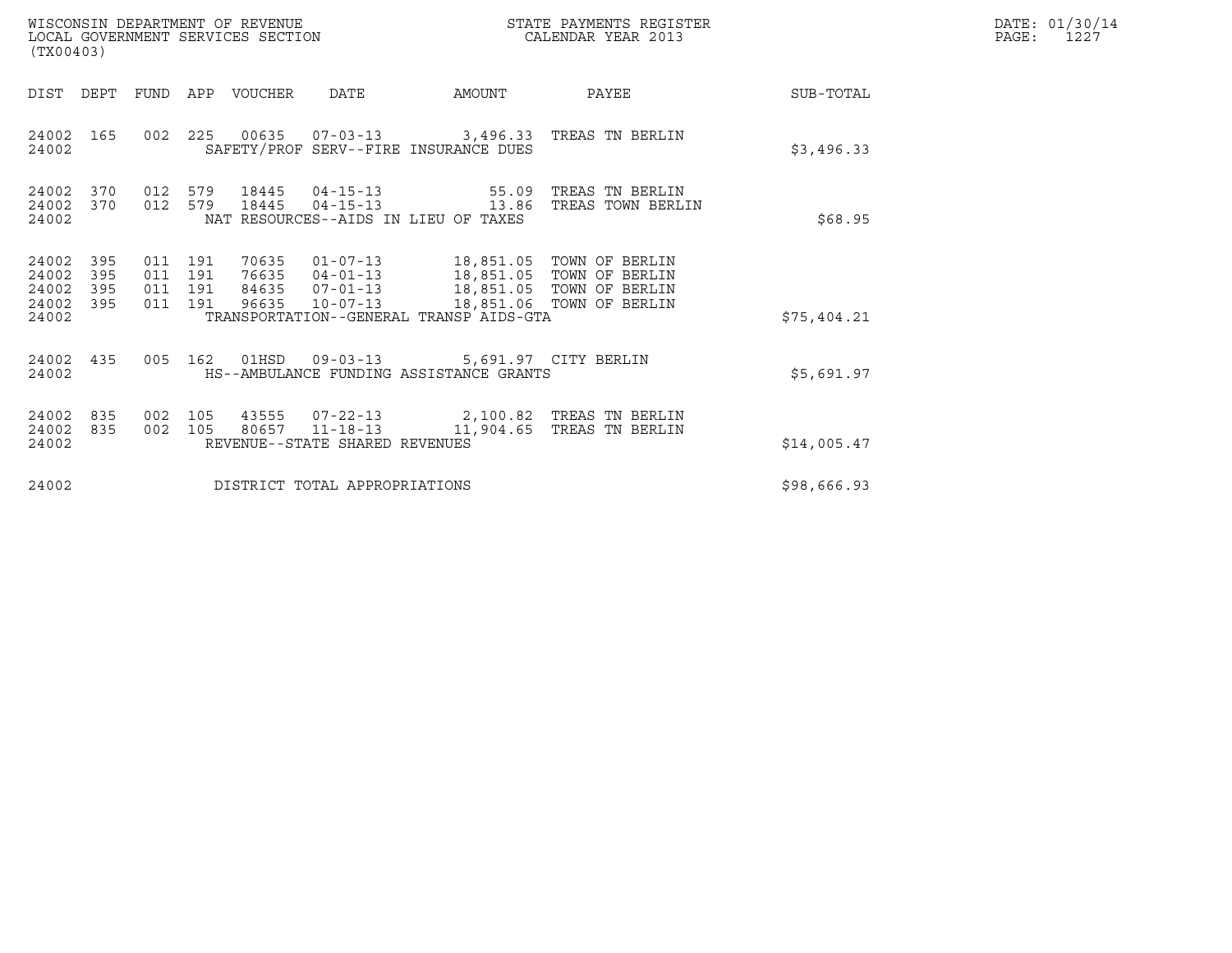| WISCONSIN DEPARTMENT OF REVENUE   | STATE PAYMENTS REGISTER | DATE: 01/30/14 |
|-----------------------------------|-------------------------|----------------|
| LOCAL GOVERNMENT SERVICES SECTION | CALENDAR YEAR 2013      | 1228<br>PAGE : |

| (TX00403)                                        |           |  |                                     |                                                |                                                                                                                                                                                                                                                                                                                                                |                                                        | DATE: 01/30/14<br>PAGE: 1228 |
|--------------------------------------------------|-----------|--|-------------------------------------|------------------------------------------------|------------------------------------------------------------------------------------------------------------------------------------------------------------------------------------------------------------------------------------------------------------------------------------------------------------------------------------------------|--------------------------------------------------------|------------------------------|
|                                                  |           |  |                                     |                                                |                                                                                                                                                                                                                                                                                                                                                | DIST DEPT FUND APP VOUCHER DATE AMOUNT PAYEE SUB-TOTAL |                              |
|                                                  |           |  |                                     | 24004 SAFETY/PROF SERV--FIRE INSURANCE DUES    | 24004 165 002 225 00636 07-03-13 10,041.84 TREAS TN BROOKLYN                                                                                                                                                                                                                                                                                   | \$10,041.84                                            |                              |
|                                                  |           |  |                                     |                                                | $\begin{array}{cccccccc} 24004 & 370 & 002 & 503 & 15757 & 02-06-13 & & & & 5,330.73 & \text{TREAS TN BROOKLYN} \\ 24004 & 370 & 002 & 503 & 15757 & 02-06-13 & & & & 56.10 & \text{TREAS TN BROOKLYN} \end{array}$<br>TOWN SHARE 545.38                                                                                                       |                                                        |                              |
|                                                  |           |  |                                     | 24004 NAT RESOURCES--AIDS IN LIEU OF TAXES     |                                                                                                                                                                                                                                                                                                                                                | \$5,386.83                                             |                              |
|                                                  |           |  |                                     | 24004 NAT RESOURCES--FOREST CROP/MFL/CO FOREST | 24004 370 012 571 36248 06-10-13 46.40 TREAS TN BROOKLYN                                                                                                                                                                                                                                                                                       | \$46.40                                                |                              |
|                                                  | 24004     |  |                                     | NAT RESOURCES--AIDS IN LIEU OF TAXES           | 24004 370 012 579 18446 04-15-13 11.44 TREAS TN BROOKLYN                                                                                                                                                                                                                                                                                       | \$11.44                                                |                              |
| 24004                                            | 24004 370 |  | NAT RESOURCES--RU RECYCLING GRANT   |                                                | 074 670 40569 05-20-13 2,583.59 TREAS TN BROOKLYN                                                                                                                                                                                                                                                                                              | \$2,583.59                                             |                              |
| 24004 395<br>24004 395<br>24004 395<br>24004 395 |           |  |                                     |                                                | $\begin{array}{cccccc} 011 & 191 & 70636 & 01\text{--}07\text{--}13 & 24\text{,}737.14 & \text{TOWN OF BROOKLYN} \\ 011 & 191 & 76636 & 04\text{--}01\text{--}13 & 24\text{,}737.14 & \text{TOWN OF BROOKLYN} \\ 011 & 191 & 84636 & 07\text{--}01\text{--}13 & 24\text{,}737.14 & \text{TOWN OF BROOKLYN} \\ 011 & 191 & 96636 & 10\text{--}$ |                                                        |                              |
| 24004                                            |           |  |                                     | TRANSPORTATION--GENERAL TRANSP AIDS-GTA        |                                                                                                                                                                                                                                                                                                                                                | \$98,948.58                                            |                              |
| 24004                                            |           |  | REVENUE--STATE SHARED REVENUES      |                                                | $\begin{array}{cccccccc} 24004 & 835 & 002 & 105 & 43556 & 07-22-13 & & 3,988.55 & \text{TREAS TN BROOKLYN} \\ 24004 & 835 & 002 & 105 & 80658 & 11-18-13 & & 22,616.06 & \text{TREAS TN BROOKLYN} \end{array}$                                                                                                                                | \$26,604.61                                            |                              |
| 24004                                            | 24004 835 |  | REVENUE--EXEMPT COMPUTER AID        |                                                | 002 109 02570 07-22-13 161.00 TREAS TN BROOKLYN                                                                                                                                                                                                                                                                                                | \$161.00                                               |                              |
| 24004                                            | 24004 835 |  | REVENUE--LOTTERY CREDIT -           |                                                | 021 363 35651 03-25-13 1,682.16 TREAS TN BROOKLYN                                                                                                                                                                                                                                                                                              | \$1,682.16                                             |                              |
|                                                  |           |  | 24004 DISTRICT TOTAL APPROPRIATIONS |                                                |                                                                                                                                                                                                                                                                                                                                                | \$145, 466.45                                          |                              |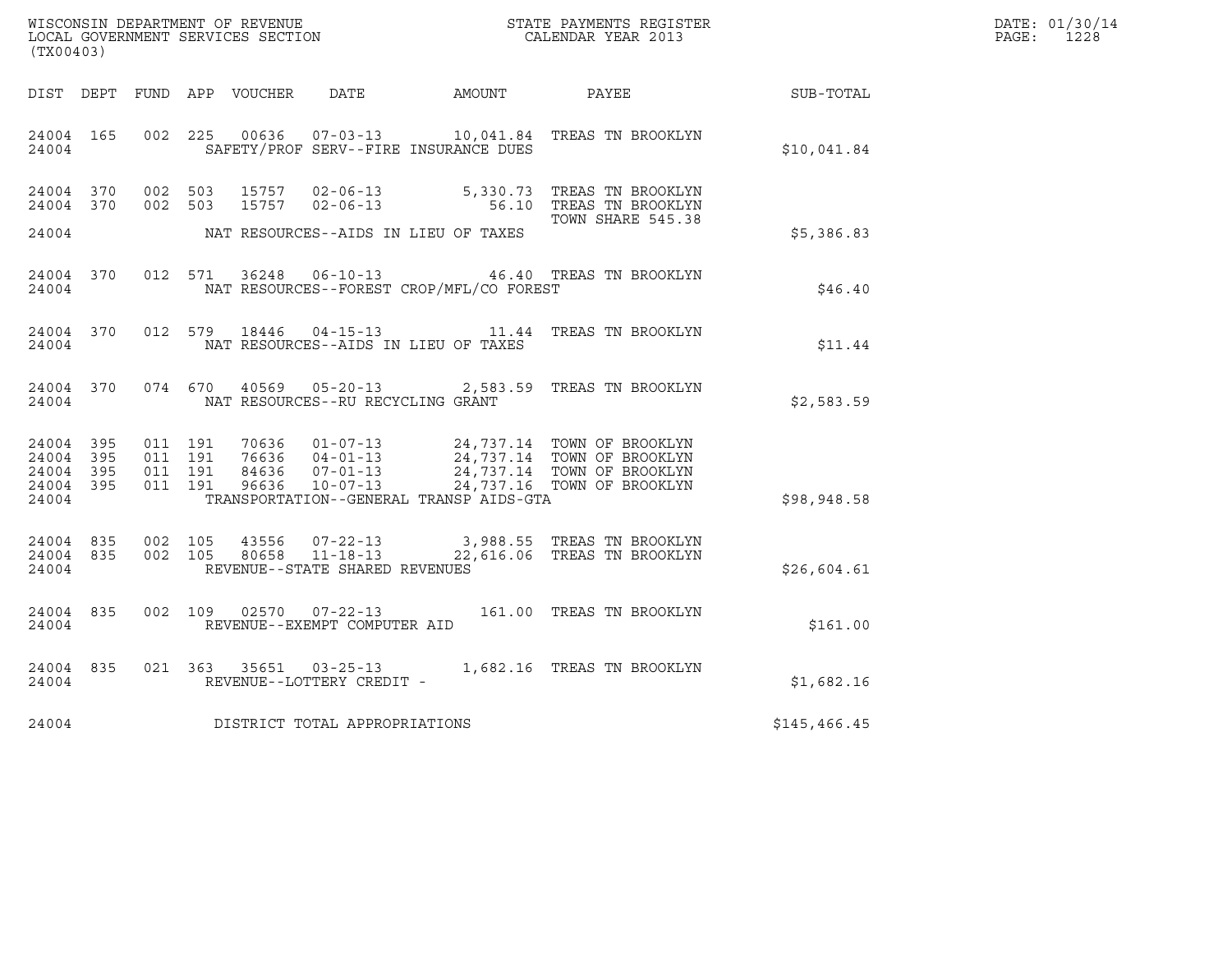| (TX00403)                       |            |         |         |                                  |                                          |                                                                                                                                                                                                                                                                                                                                                  |              | DATE: 01/30/14<br>PAGE: 1229 |
|---------------------------------|------------|---------|---------|----------------------------------|------------------------------------------|--------------------------------------------------------------------------------------------------------------------------------------------------------------------------------------------------------------------------------------------------------------------------------------------------------------------------------------------------|--------------|------------------------------|
|                                 |            |         |         | DIST DEPT FUND APP VOUCHER  DATE | AMOUNT PAYEE                             |                                                                                                                                                                                                                                                                                                                                                  | SUB-TOTAL    |                              |
| 24006                           |            |         |         |                                  | SAFETY/PROF SERV--FIRE INSURANCE DUES    | 24006 165 002 225 00637 07-03-13 9,127.02 TREAS TN GREEN LAKE                                                                                                                                                                                                                                                                                    | \$9,127.02   |                              |
|                                 |            |         |         |                                  |                                          | 24006 370 002 503 16250 02-22-13 1,836.79 TREAS TN GREEN LAKE<br>TOWN SHARE 67.44                                                                                                                                                                                                                                                                |              |                              |
| 24006                           |            |         |         |                                  | NAT RESOURCES--AIDS IN LIEU OF TAXES     |                                                                                                                                                                                                                                                                                                                                                  | \$1,836.79   |                              |
| 24006                           |            |         |         |                                  | NAT RESOURCES--FOREST CROP/MFL/CO FOREST | 24006 370 012 571 36249 06-10-13 4.00 TREAS TN GREEN LAKE                                                                                                                                                                                                                                                                                        | \$4.00       |                              |
| 24006<br>24006                  | 370<br>370 | 012 579 | 012 579 |                                  |                                          | $\begin{array}{cccccccc} 012 & 579 & 18447 & 04-15-13 & .64 & \text{TREAS TN GREEN LAKE} \\ 012 & 579 & 18447 & 04-15-13 & .10 & \text{TREAS TN GREEN LAKE} \\ 012 & 579 & 18447 & 04-15-13 & .10 & \text{TREAS TOWN GREEN LAKE} \\ 012 & 579 & 18447 & 04-15-13 & .94.83 & \text{TREAS TOWN GREEN LAKE} \end{array}$                            |              |                              |
| 24006<br>24006<br>24006         | 370<br>370 | 012 579 |         |                                  | NAT RESOURCES--AIDS IN LIEU OF TAXES     |                                                                                                                                                                                                                                                                                                                                                  | \$101.97     |                              |
| 24006                           |            |         |         |                                  | NAT RESOURCES--RU RECYCLING GRANT        | 24006 370 074 670 40570 05-20-13 996.37 TREAS TN GREEN LAKE                                                                                                                                                                                                                                                                                      | \$996.37     |                              |
| 24006 395<br>24006<br>24006     | 395<br>395 |         |         |                                  |                                          | $\begin{array}{cccccc} 011 & 191 & 70637 & 01\text{--}07\text{--}13 & 27,854.42 & \text{TOWN OF GREEN LAKE} \\ 011 & 191 & 76637 & 04\text{--}01\text{--}13 & 27,854.42 & \text{TOWN OF GREEN LAKE} \\ 011 & 191 & 84637 & 07\text{--}01\text{--}13 & 27,854.42 & \text{TOWN OF GREEN LAKE} \\ 011 & 191 & 96637 & 10\text{--}07\text{--}13 & 2$ |              |                              |
| 24006<br>24006                  | 395        |         |         |                                  | TRANSPORTATION--GENERAL TRANSP AIDS-GTA  |                                                                                                                                                                                                                                                                                                                                                  | \$111,417.71 |                              |
| 24006 835<br>24006 835<br>24006 |            |         |         | REVENUE--STATE SHARED REVENUES   |                                          | 002 105 43557 07-22-13 4,107.00 TREAS TN GREEN LAKE<br>002 105 80659 11-18-13 23,418.19 TREAS TN GREEN LAKE                                                                                                                                                                                                                                      | \$27,525.19  |                              |
| 24006                           |            |         |         | REVENUE--EXEMPT COMPUTER AID     |                                          | 24006 835 002 109 02571 07-22-13 6.00 TREAS TN GREEN LAKE                                                                                                                                                                                                                                                                                        | \$6.00       |                              |
| 24006                           |            |         |         | DISTRICT TOTAL APPROPRIATIONS    |                                          |                                                                                                                                                                                                                                                                                                                                                  | \$151,015.05 |                              |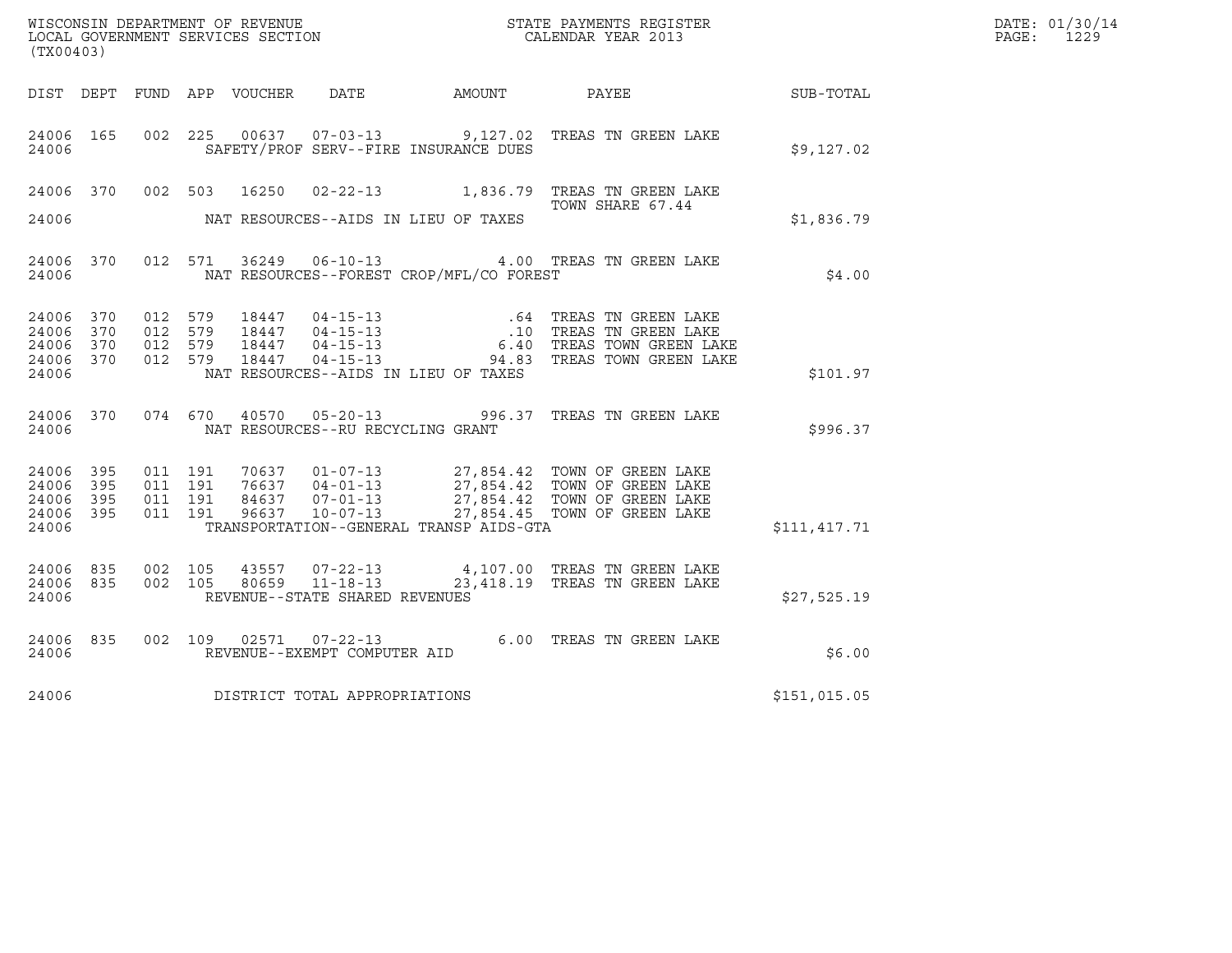| (TX00403)                                         |              |                                          |         |                |                                                                    |                                              |                                                                                                                                                  |                  | DATE: 01/30/14<br>PAGE:<br>1230 |
|---------------------------------------------------|--------------|------------------------------------------|---------|----------------|--------------------------------------------------------------------|----------------------------------------------|--------------------------------------------------------------------------------------------------------------------------------------------------|------------------|---------------------------------|
|                                                   |              |                                          |         |                |                                                                    | DIST DEPT FUND APP VOUCHER DATE AMOUNT PAYEE |                                                                                                                                                  | <b>SUB-TOTAL</b> |                                 |
| 24008 165<br>24008                                |              | 002 225                                  |         | 00638          |                                                                    | SAFETY/PROF SERV--FIRE INSURANCE DUES        | 07-03-13 1,665.18 TREAS TN KINGSTON                                                                                                              | \$1,665.18       |                                 |
| 24008                                             | 24008 370    |                                          | 000 001 |                |                                                                    | NAT RESOURCES-SEVERANCE/YIELD/WITHDRAWAL     | 152.99 TREAS TOWN KINGSTON                                                                                                                       | \$152.99         |                                 |
| 24008 370<br>24008                                |              | 002 503                                  |         | 15758          |                                                                    | NAT RESOURCES--AIDS IN LIEU OF TAXES         | 02-06-13 515.03 TREAS TN KINGSTON<br>TOWN SHARE 81.93                                                                                            | \$515.03         |                                 |
| 24008 370<br>24008                                |              |                                          | 012 571 |                |                                                                    | NAT RESOURCES--FOREST CROP/MFL/CO FOREST     | 36250  06-10-13  79.91  TREAS TN KINGSTON                                                                                                        | \$79.91          |                                 |
| 24008 370<br>24008                                |              | 24008 370 012 579                        | 012 579 |                |                                                                    | NAT RESOURCES--AIDS IN LIEU OF TAXES         | $18448 \qquad 04-15-13 \qquad 720.74 \qquad \text{TREAS TN KINGSTON} \\ 18448 \qquad 04-15-13 \qquad 1,824.76 \qquad \text{TREAS TOWN KINGSTON}$ | \$2,545.50       |                                 |
| 24008 370<br>24008                                |              | 074 670                                  |         | 40571          | NAT RESOURCES--RU RECYCLING GRANT                                  |                                              | 05-20-13 2,901.19 TREAS TN KINGSTON                                                                                                              | \$2,901.19       |                                 |
| 24008 395<br>24008<br>24008<br>24008 395<br>24008 | - 395<br>395 | 011 191<br>011 191<br>011 191<br>011 191 |         | 96638          | 70638 01-07-13<br>84638 07-01-13<br>$10 - 07 - 13$                 | TRANSPORTATION--GENERAL TRANSP AIDS-GTA      | 9,304.21 TOWN OF KINGSTON<br>76638  04-01-13  9,304.21  TOWN OF KINGSTON<br>9,304.21 TOWN OF KINGSTON<br>9,304.23 TOWN OF KINGSTON               | \$37,216.86      |                                 |
| 24008 835<br>24008 835<br>24008                   |              | 002 105<br>002 105                       |         | 43558<br>80660 | $07 - 22 - 13$<br>$11 - 18 - 13$<br>REVENUE--STATE SHARED REVENUES |                                              | 6,142.29 TREAS TN KINGSTON<br>34,802.00 TREAS TN KINGSTON                                                                                        | \$40,944.29      |                                 |
| 24008 835<br>24008                                |              | 002 109                                  |         | 02572          | $07 - 22 - 13$<br>REVENUE--EXEMPT COMPUTER AID                     |                                              | 6.00 TREAS TN KINGSTON                                                                                                                           | \$6.00           |                                 |
| 24008                                             |              |                                          |         |                | DISTRICT TOTAL APPROPRIATIONS                                      |                                              |                                                                                                                                                  | \$86,026.95      |                                 |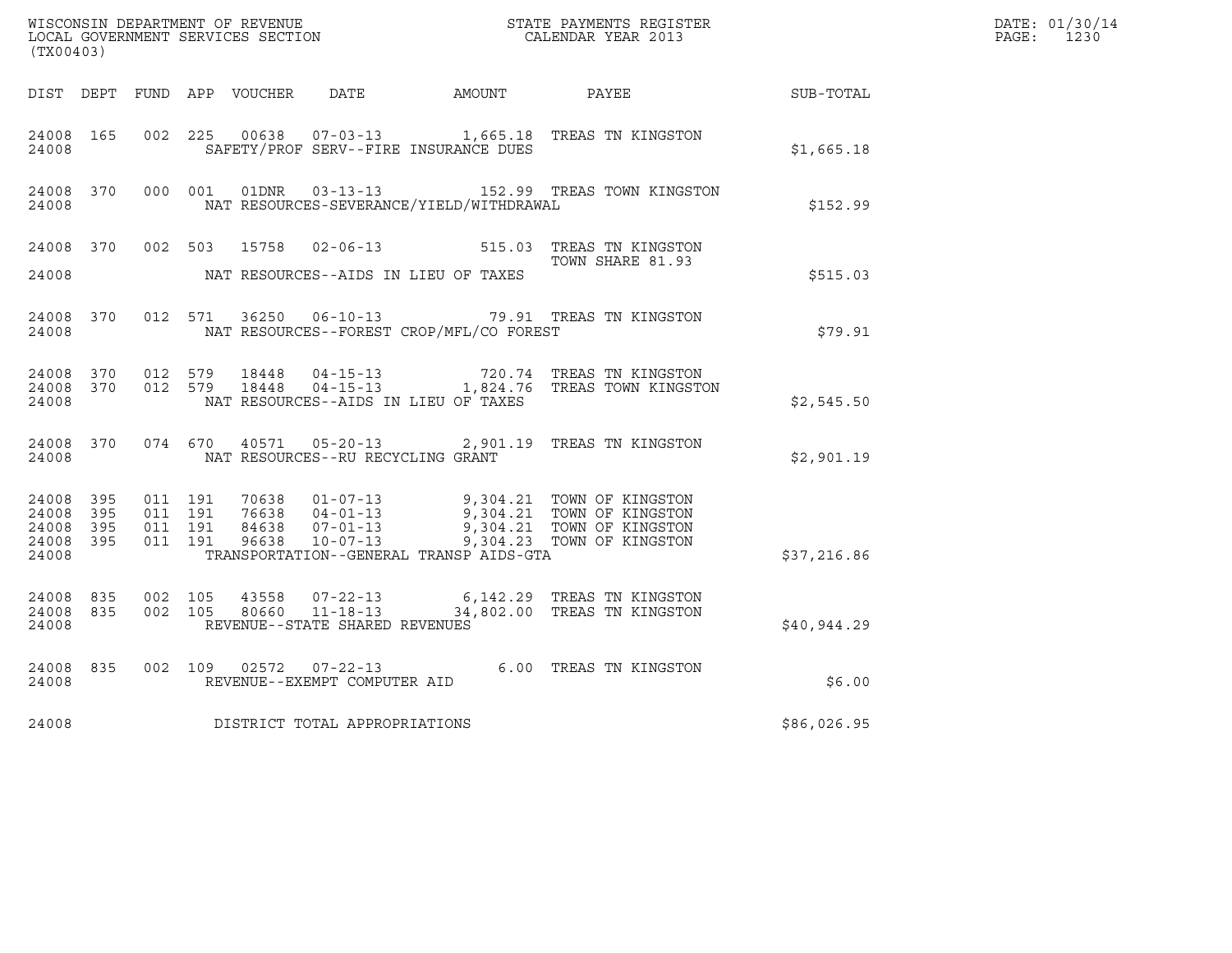| WISCONSIN DEPARTMENT OF REVENUE<br>LOCAL GOVERNMENT SERVICES SECTION<br>(TX00403) |                                             |                                  |                                                           |        | STATE PAYMENTS REGISTER<br>CALENDAR YEAR 2013                                                                                                   |             | DATE: 01/30/14<br>PAGE:<br>1231 |
|-----------------------------------------------------------------------------------|---------------------------------------------|----------------------------------|-----------------------------------------------------------|--------|-------------------------------------------------------------------------------------------------------------------------------------------------|-------------|---------------------------------|
| DIST DEPT                                                                         | FUND APP VOUCHER                            |                                  | DATE                                                      | AMOUNT | PAYEE                                                                                                                                           | SUB-TOTAL   |                                 |
| 24010 165<br>24010                                                                | 002 225                                     |                                  | SAFETY/PROF SERV--FIRE INSURANCE DUES                     |        |                                                                                                                                                 | \$1,587.14  |                                 |
| 24010 370<br>24010                                                                | 000 001                                     |                                  | NAT RESOURCES-SEVERANCE/YIELD/WITHDRAWAL                  |        | 01DNR  03-13-13  8,594.81 TREAS TOWN MACKFORD                                                                                                   | \$8,594.81  |                                 |
| 24010 370<br>24010 370<br>24010                                                   | 012 579<br>012 579                          | 18449<br>18449                   | NAT RESOURCES--AIDS IN LIEU OF TAXES                      |        | 04-15-13 67.32 TREAS TN MACKFORD<br>04-15-13 25.50 TREAS TOWN MACKFORD                                                                          | \$92.82     |                                 |
| 24010 395<br>24010<br>395<br>24010<br>395<br>395<br>24010<br>24010                | 011 191<br>011 191<br>011<br>191<br>011 191 | 70639<br>76639<br>84639<br>96639 | $10 - 07 - 13$<br>TRANSPORTATION--GENERAL TRANSP AIDS-GTA |        | 01-07-13 18,079.18 TOWN OF MACKFORD<br>04-01-13 18,079.18 TOWN OF MACKFORD<br>07-01-13 18,079.18 TOWN OF MACKFORD<br>18,079.18 TOWN OF MACKFORD | \$72,316.72 |                                 |
| 24010 835<br>24010 835<br>24010                                                   | 002 105<br>002 105                          |                                  | REVENUE--STATE SHARED REVENUES                            |        | 43559  07-22-13  2,454.92  TREAS TN MACKFORD<br>80661  11-18-13  14,873.19  TREAS TN MACKFORD                                                   | \$17,328.11 |                                 |
| 24010 835<br>24010                                                                | 002 109                                     |                                  | REVENUE--EXEMPT COMPUTER AID                              |        |                                                                                                                                                 | \$41.00     |                                 |
| 24010                                                                             |                                             |                                  | DISTRICT TOTAL APPROPRIATIONS                             |        |                                                                                                                                                 | \$99,960.60 |                                 |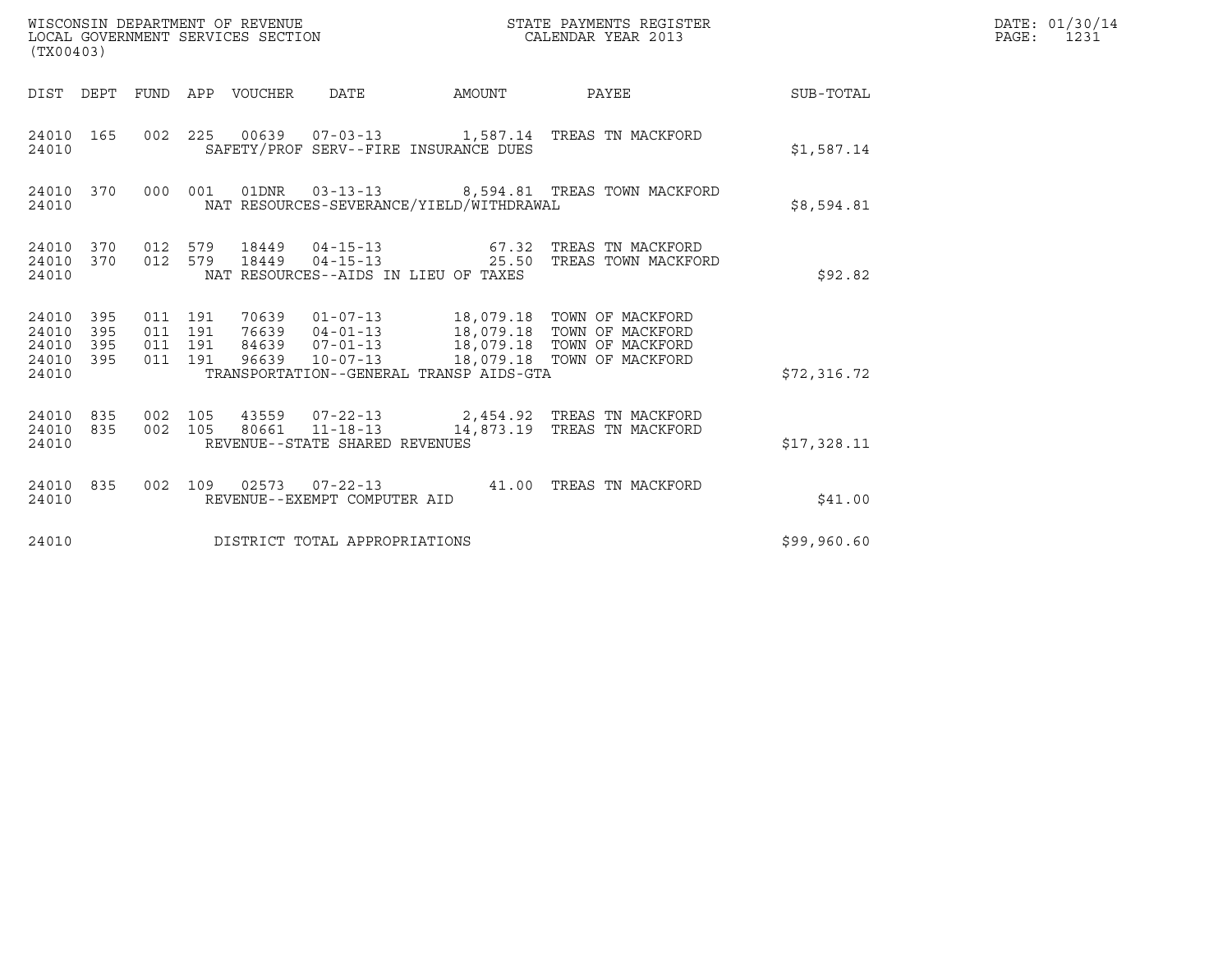| (TX00403)                                                       |                    |                    |                                   |                                          |                                                                                                                                                                                             |               | DATE: 01/30/14<br>PAGE: 1232 |
|-----------------------------------------------------------------|--------------------|--------------------|-----------------------------------|------------------------------------------|---------------------------------------------------------------------------------------------------------------------------------------------------------------------------------------------|---------------|------------------------------|
|                                                                 |                    |                    |                                   |                                          | DIST DEPT FUND APP VOUCHER DATE AMOUNT PAYEE                                                                                                                                                | SUB-TOTAL     |                              |
| 24012 165<br>24012                                              |                    |                    |                                   | SAFETY/PROF SERV--FIRE INSURANCE DUES    | 002 225 00640 07-03-13 2,073.55 TREAS TN MANCHESTER                                                                                                                                         | \$2,073.55    |                              |
| 24012 370<br>24012                                              |                    |                    | 000 001 01DNR 03-13-13            | NAT RESOURCES-SEVERANCE/YIELD/WITHDRAWAL | 207.17 TREAS TOWN MANCHESTER                                                                                                                                                                | \$207.17      |                              |
| 24012 370<br>24012                                              |                    |                    |                                   | NAT RESOURCES--FOREST CROP/MFL/CO FOREST | 012 571 36251 06-10-13 53.11 TREAS TN MANCHESTER                                                                                                                                            | \$53.11       |                              |
| 24012                                                           |                    |                    | NAT RESOURCES--RU RECYCLING GRANT |                                          | 24012 370 074 670 40572 05-20-13 618.57 TREAS TN MANCHESTER                                                                                                                                 | \$618.57      |                              |
| 24012 395<br>24012<br>395<br>24012<br>395<br>24012 395<br>24012 | 011 191<br>011 191 | 011 191<br>011 191 |                                   | TRANSPORTATION--GENERAL TRANSP AIDS-GTA  | 70640  01-07-13  19,661.63  TOWN OF MANCHESTER<br>76640 04-01-13 19,661.63 TOWN OF MANCHESTER<br>84640 07-01-13 19,661.63 TOWN OF MANCHESTER<br>96640 10-07-13 19,661.66 TOWN OF MANCHESTER | \$78,646.55   |                              |
| 24012 835<br>24012 835<br>24012                                 | 002 105<br>002 105 |                    | REVENUE--STATE SHARED REVENUES    |                                          | 43560  07-22-13  5,034.52  TREAS TN MANCHESTER<br>80662 11-18-13 28,528.96 TREAS TN MANCHESTER                                                                                              | \$33,563.48   |                              |
| 24012 835<br>24012                                              |                    |                    | REVENUE--EXEMPT COMPUTER AID      |                                          | 002 109 02574 07-22-13 8.00 TREAS TN MANCHESTER                                                                                                                                             | \$8.00        |                              |
| 24012                                                           |                    |                    | DISTRICT TOTAL APPROPRIATIONS     |                                          |                                                                                                                                                                                             | \$115, 170.43 |                              |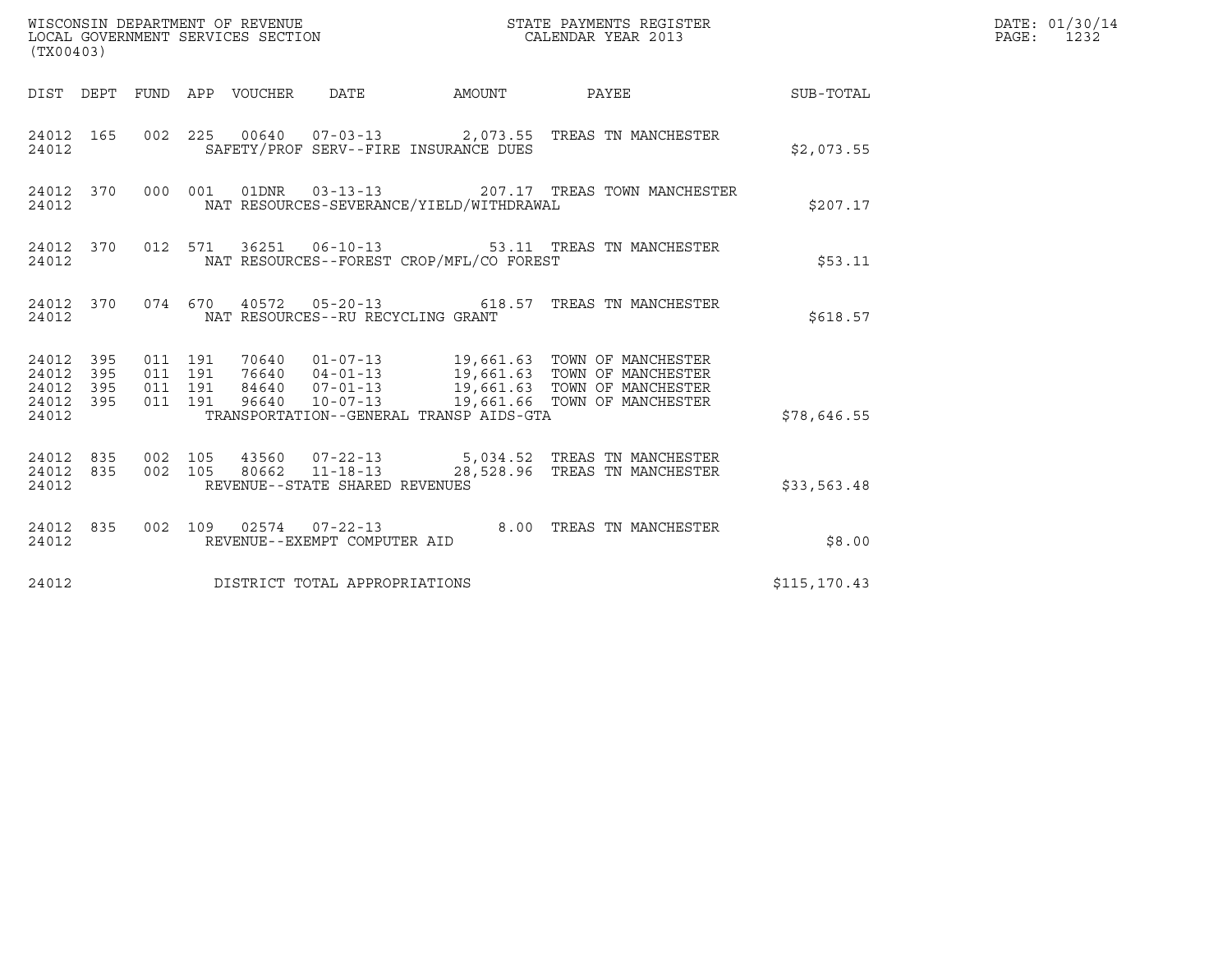|                                                       |     |                               |                    |                                 |                                                  |                                          |                                                                                                                                                                                                              |              | DATE: 01/30/14<br>PAGE:<br>1233 |
|-------------------------------------------------------|-----|-------------------------------|--------------------|---------------------------------|--------------------------------------------------|------------------------------------------|--------------------------------------------------------------------------------------------------------------------------------------------------------------------------------------------------------------|--------------|---------------------------------|
| (TX00403)                                             |     |                               |                    |                                 |                                                  |                                          |                                                                                                                                                                                                              |              |                                 |
|                                                       |     |                               |                    | DIST DEPT FUND APP VOUCHER DATE |                                                  | AMOUNT                                   | PAYEE SUB-TOTAL                                                                                                                                                                                              |              |                                 |
| 24014 165<br>24014                                    |     |                               |                    |                                 |                                                  | SAFETY/PROF SERV--FIRE INSURANCE DUES    | 002 225 00641 07-03-13 1,947.38 TREAS TN MARQUETTE                                                                                                                                                           | \$1,947.38   |                                 |
| 24014 370<br>24014                                    |     |                               | 012 571            |                                 |                                                  | NAT RESOURCES--FOREST CROP/MFL/CO FOREST | 36252  06-10-13  96.13  TREAS TN MARQUETTE                                                                                                                                                                   | \$96.13      |                                 |
| 24014 370<br>24014 370<br>24014 370<br>24014          |     | 012 579<br>012 579<br>012 579 |                    |                                 |                                                  | NAT RESOURCES--AIDS IN LIEU OF TAXES     |                                                                                                                                                                                                              | \$2,298.41   |                                 |
| 24014 370<br>24014                                    |     |                               | 074 670            |                                 | NAT RESOURCES--RU RECYCLING GRANT                |                                          | 40573  05-20-13  266.12  TREAS TN MARQUETTE                                                                                                                                                                  | \$266.12     |                                 |
| 24014 395<br>24014 395<br>24014<br>24014 395<br>24014 | 395 | 011 191<br>011 191            | 011 191<br>011 191 |                                 |                                                  | TRANSPORTATION--GENERAL TRANSP AIDS-GTA  | 70641   01-07-13   13,098.93   TOWN OF MARQUETTE<br>76641   04-01-13   13,098.93   TOWN OF MARQUETTE<br>84641   07-01-13   13,098.93   TOWN OF MARQUETTE<br>96641   10-07-13   13,098.96   TOWN OF MARQUETTE | \$52,395.75  |                                 |
| 24014 835<br>24014 835<br>24014                       |     | 002 105<br>002 105            |                    | 43561<br>80663                  | $11 - 18 - 13$<br>REVENUE--STATE SHARED REVENUES |                                          | 07-22-13  885.41 TREAS TN MARQUETTE<br>5,017.33 TREAS TN MARQUETTE                                                                                                                                           | \$5,902.74   |                                 |
| 24014 835<br>24014                                    |     |                               |                    |                                 | REVENUE--EXEMPT COMPUTER AID                     |                                          | 002 109 02575 07-22-13 1.00 TREAS TN MARQUETTE                                                                                                                                                               | \$1.00       |                                 |
| 24014 835<br>24014                                    |     |                               |                    |                                 | REVENUE--LOTTERY CREDIT -                        |                                          | 021 363 35652 03-25-13 1,296.74 TREAS TN MARQUETTE                                                                                                                                                           | \$1,296.74   |                                 |
| 24014                                                 |     |                               |                    |                                 | DISTRICT TOTAL APPROPRIATIONS                    |                                          |                                                                                                                                                                                                              | \$64, 204.27 |                                 |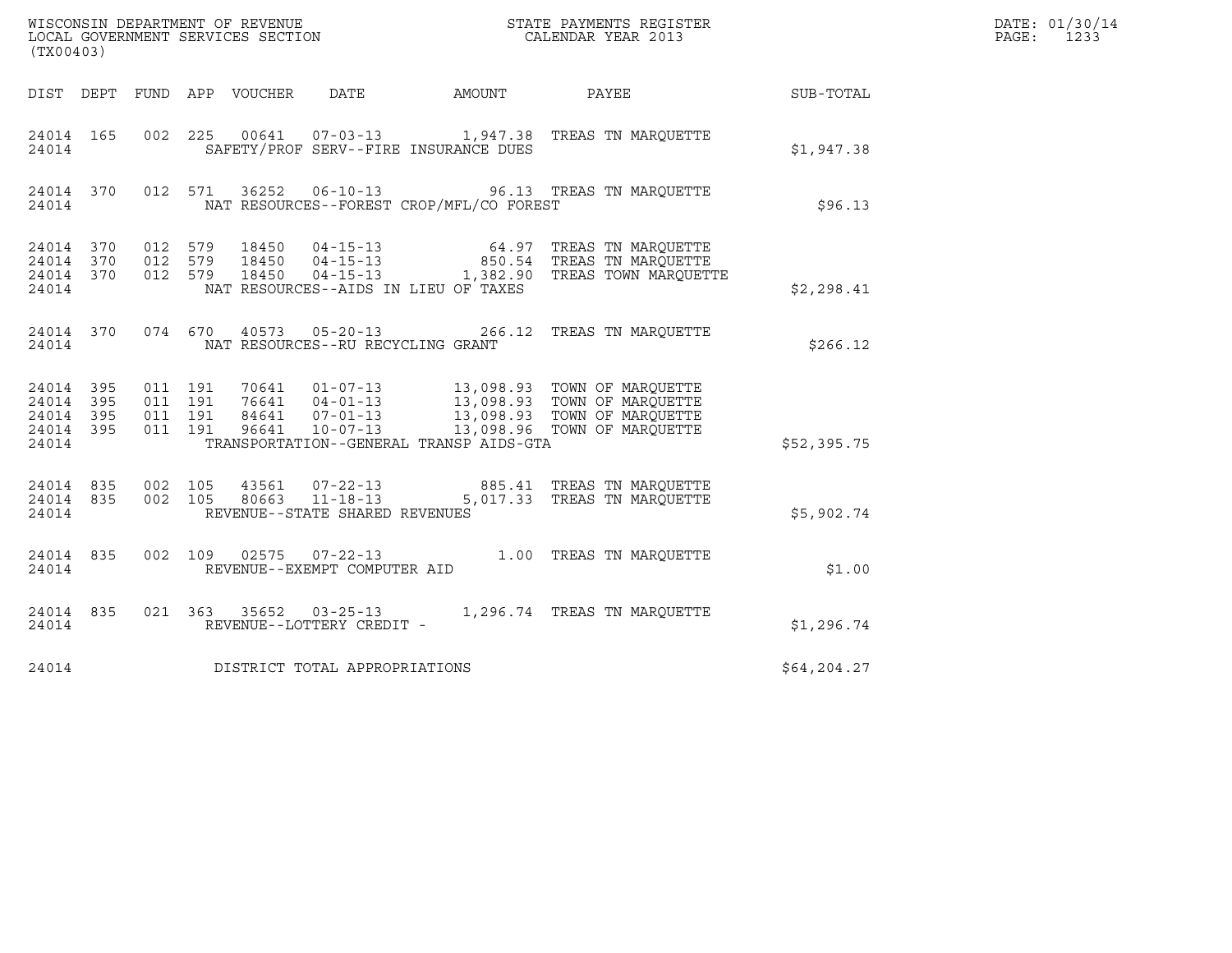| (TX00403)                       |                        |                                          |  |                                   |                                              |                                                                                                                                                                                                  |                  | DATE: 01/30/14<br>PAGE: 1234 |
|---------------------------------|------------------------|------------------------------------------|--|-----------------------------------|----------------------------------------------|--------------------------------------------------------------------------------------------------------------------------------------------------------------------------------------------------|------------------|------------------------------|
|                                 |                        |                                          |  |                                   | DIST DEPT FUND APP VOUCHER DATE AMOUNT PAYEE |                                                                                                                                                                                                  | <b>SUB-TOTAL</b> |                              |
| 24016                           | 24016 165              | 002 225                                  |  |                                   | SAFETY/PROF SERV--FIRE INSURANCE DUES        | 00642  07-03-13  7,489.44 TREAS TN PRINCETON                                                                                                                                                     | \$7,489.44       |                              |
| 24016                           | 24016 370              | 24016 370 000 001                        |  |                                   | NAT RESOURCES-SEVERANCE/YIELD/WITHDRAWAL     | 000 001 01DNR 03-13-13 660.99 TREAS TOWN PRINCETON<br>000 001 04DNR 10-23-13 196.80 TOWN PRINCETON                                                                                               | \$857.79         |                              |
| 24016                           |                        |                                          |  |                                   | NAT RESOURCES--AIDS IN LIEU OF TAXES         | 24016 370 002 503 15759 02-06-13 2,840.09 TREAS TN PRINCETON<br>TOWN SHARE 110.91                                                                                                                | \$2,840.09       |                              |
| 24016                           |                        |                                          |  |                                   | NAT RESOURCES--FOREST CROP/MFL/CO FOREST     | 24016 370 012 571 36253 06-10-13 102.85 TREAS TN PRINCETON                                                                                                                                       | \$102.85         |                              |
| 24016                           |                        |                                          |  |                                   | NAT RESOURCES--AIDS IN LIEU OF TAXES         | 24016 370 012 579 18451 04-15-13 25.52 TREAS TN PRINCETON                                                                                                                                        | \$25.52          |                              |
| 24016                           |                        |                                          |  | NAT RESOURCES--RU RECYCLING GRANT |                                              | 24016 370 074 670 40574 05-20-13 1,584.05 TREAS TN PRINCETON                                                                                                                                     | \$1,584.05       |                              |
| 24016 395<br>24016 395<br>24016 | 24016 395<br>24016 395 | 011 191<br>011 191<br>011 191<br>011 191 |  |                                   | TRANSPORTATION--GENERAL TRANSP AIDS-GTA      | 70642  01-07-13  19,741.02  TOWN OF PRINCETON<br>76642  04-01-13  19,741.02  TOWN OF PRINCETON<br>84642  07-01-13  19,741.02  TOWN OF PRINCETON<br>96642  10-07-13  19,741.04  TOWN OF PRINCETON | \$78,964.10      |                              |
| 24016                           | 24016 835              | 24016 835 002 105                        |  | REVENUE--STATE SHARED REVENUES    |                                              | 002 105 43562 07-22-13 3,037.14 TREAS TN PRINCETON<br>002 105 80664 11-18-13 19,674.76 TREAS TN PRINCETON                                                                                        | \$22,711.90      |                              |
| 24016                           | 24016 835              |                                          |  | REVENUE--EXEMPT COMPUTER AID      |                                              | 002 109 02576 07-22-13 240.00 TREAS TN PRINCETON                                                                                                                                                 | \$240.00         |                              |
| 24016                           |                        |                                          |  | DISTRICT TOTAL APPROPRIATIONS     |                                              |                                                                                                                                                                                                  | \$114,815.74     |                              |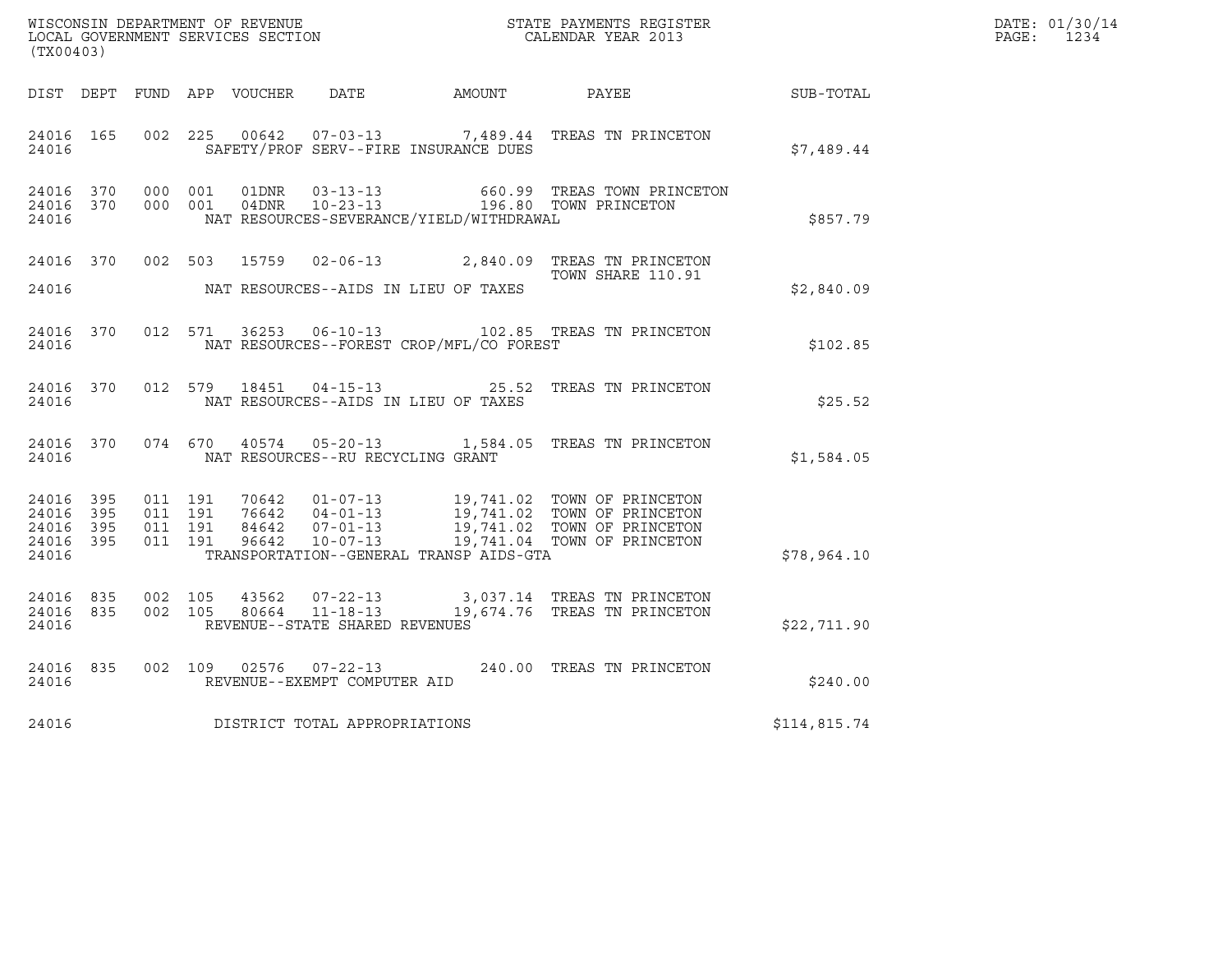| WISCONSIN DEPARTMENT OF REVENUE   | STATE PAYMENTS REGISTER | DATE: 01/30/14 |
|-----------------------------------|-------------------------|----------------|
| LOCAL GOVERNMENT SERVICES SECTION | CALENDAR YEAR 2013      | 1235<br>PAGE:  |

| (TX00403)                                                                                         | $\mathbf{S}^{\prime}$<br>WISCONSIN DEPARTMENT OF REVENUE<br>STATE PAYMENTS REGISTER<br>LOCAL GOVERNMENT SERVICES SECTION<br>CALENDAR YEAR 2013                                  |                                                                                                                                                                   |             |  |  |  |  |  |
|---------------------------------------------------------------------------------------------------|---------------------------------------------------------------------------------------------------------------------------------------------------------------------------------|-------------------------------------------------------------------------------------------------------------------------------------------------------------------|-------------|--|--|--|--|--|
| DIST<br>DEPT<br>FUND                                                                              | APP<br>VOUCHER<br>DATE                                                                                                                                                          | <b>AMOUNT</b><br>PAYEE                                                                                                                                            | SUB-TOTAL   |  |  |  |  |  |
| 165<br>002<br>24018<br>24018                                                                      | $07 - 03 - 13$ 917.89<br>225<br>00643<br>SAFETY/PROF SERV--FIRE INSURANCE DUES                                                                                                  | TREAS TN SAINT MARIE                                                                                                                                              | \$917.89    |  |  |  |  |  |
| 370<br>24018<br>002<br>370<br>002<br>24018<br>24018<br>370<br>002                                 | 503<br>15760<br>$02 - 06 - 13$<br>503<br>15760<br>$02 - 06 - 13$<br>$02 - 06 - 13$<br>15760<br>503                                                                              | TREAS TN SAINT MARIE<br>1,702.62<br>$\frac{1}{8}$ , $\frac{1}{214}$ . 57<br>TREAS TN SAINT MARIE<br>4,406.02<br>TREAS TN SAINT MARIE<br><b>TOWN SHARE 1207.05</b> |             |  |  |  |  |  |
| 24018                                                                                             | NAT RESOURCES--AIDS IN LIEU OF TAXES                                                                                                                                            |                                                                                                                                                                   | \$14,423.21 |  |  |  |  |  |
| 370<br>012<br>24018<br>24018                                                                      | 571<br>36254<br>$06 - 10 - 13$<br>NAT RESOURCES--FOREST CROP/MFL/CO FOREST                                                                                                      | 57.00 TREAS TN SAINT MARIE                                                                                                                                        | \$57.00     |  |  |  |  |  |
| 24018<br>370<br>012<br>012<br>24018<br>370<br>24018<br>370<br>012<br>24018<br>370<br>012<br>24018 | 579<br>18452<br>$04 - 15 - 13$<br>$04 - 15 - 13$<br>$04 - 15 - 13$<br>579<br>18452<br>18452<br>579<br>579<br>18452<br>NAT RESOURCES--AIDS IN LIEU OF TAXES                      | TREAS TN SAINT MARIE<br>58.22<br>TREAS TN SAINT MARIE<br>703.37<br>189.36 TREAS TOWN SAINT MARIE<br>04-15-13 2,022.71 TREAS TOWN SAINT MARIE                      | \$2,973.66  |  |  |  |  |  |
| 370<br>24018<br>24018                                                                             | 074 670<br>40575 05-20-13 439.57<br>NAT RESOURCES--RU RECYCLING GRANT                                                                                                           | TREAS TN SAINT MARIE                                                                                                                                              | \$439.57    |  |  |  |  |  |
| 24018<br>395<br>011<br>24018<br>395<br>011<br>24018<br>395<br>011<br>24018<br>395<br>011<br>24018 | 191<br>70643<br>$01 - 07 - 13$<br>191<br>76643<br>$04 - 01 - 13$<br>191<br>84643<br>$07 - 01 - 13$<br>191<br>96643<br>$10 - 07 - 13$<br>TRANSPORTATION--GENERAL TRANSP AIDS-GTA | 11,750.89 TOWN OF SAINT MARIE<br>11,750.89 TOWN OF SAINT MARIE<br>11,750.89 TOWN OF SAINT MARIE<br>11,750.91 TOWN OF SAINT MARIE                                  | \$47,003.58 |  |  |  |  |  |
| 395<br>011<br>24018<br>24018                                                                      | 278<br>75342<br>$05 - 17 - 13$<br>TRANSPORTATION--LRIP/TRIP/MSIP GRANTS                                                                                                         | 11,534.32<br>TREAS TN ST MARIE                                                                                                                                    | \$11,534.32 |  |  |  |  |  |
| 835<br>002<br>24018<br>002<br>835<br>24018<br>24018                                               | $07 - 22 - 13$<br>105<br>43563<br>$11 - 18 - 13$<br>105<br>80665<br>REVENUE--STATE SHARED REVENUES                                                                              | 1,946.59 TREAS TN SAINT MARIE<br>11,030.69 TREAS TN SAINT MARIE                                                                                                   | \$12,977.28 |  |  |  |  |  |
| 24018                                                                                             | DISTRICT TOTAL APPROPRIATIONS                                                                                                                                                   |                                                                                                                                                                   | \$90,326.51 |  |  |  |  |  |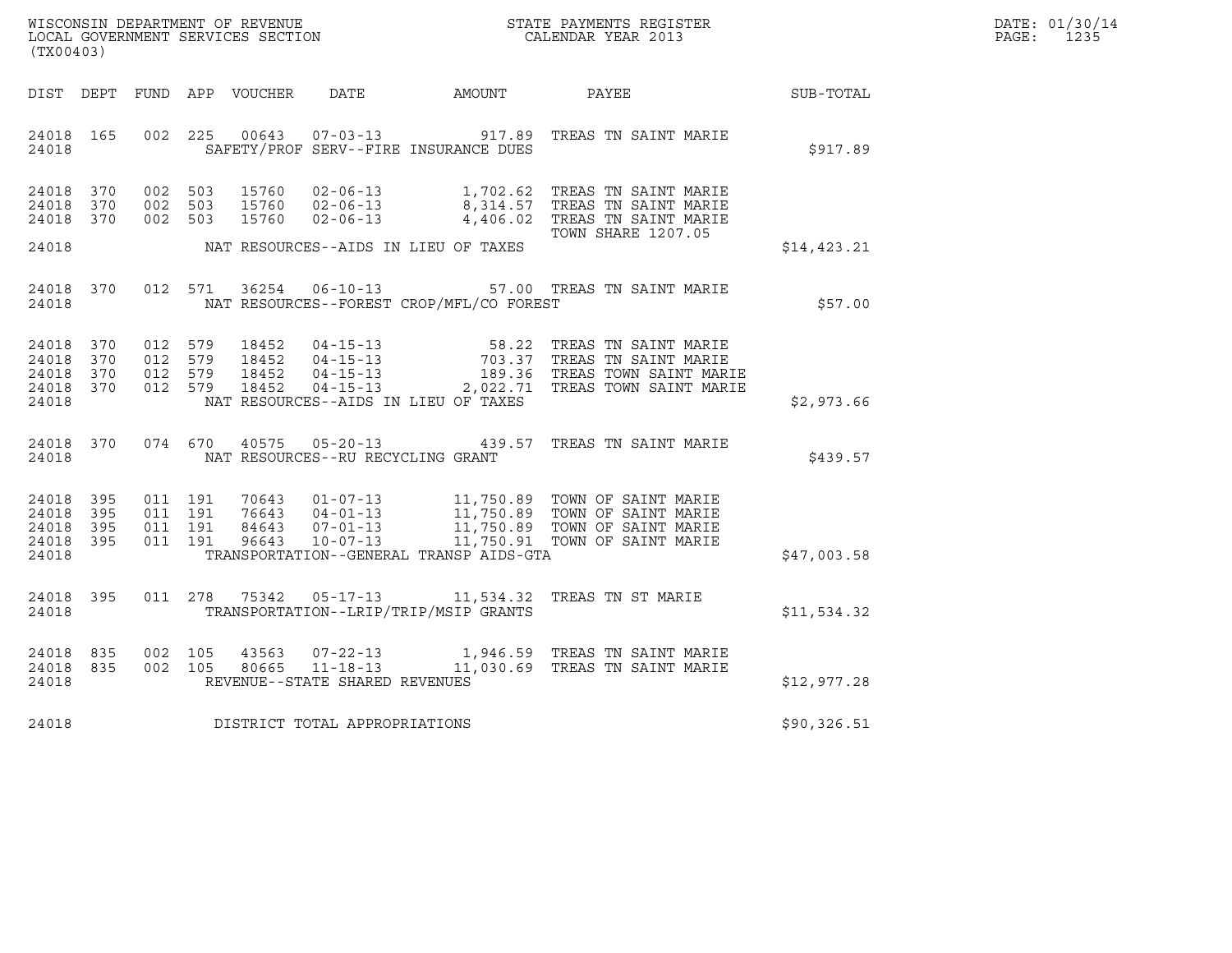| (TX00403)                                     |                   |                                          |         |       |                                                  |                                                                                                                                                                                                                                 | ${\tt WISCOONSIM\ DEPARTMENT\ OF\ REVENUE}\qquad \qquad {\tt STATE\ PAYMENTS\ REGISTER\ LOCAL\ GOVERNMENT\ SERVICES\ SECTION\qquad \qquad {\tt CALENDAR\ YEAR\ 2013}$ |             | DATE: 01/30/14<br>PAGE:<br>1236 |
|-----------------------------------------------|-------------------|------------------------------------------|---------|-------|--------------------------------------------------|---------------------------------------------------------------------------------------------------------------------------------------------------------------------------------------------------------------------------------|-----------------------------------------------------------------------------------------------------------------------------------------------------------------------|-------------|---------------------------------|
|                                               |                   |                                          |         |       |                                                  |                                                                                                                                                                                                                                 | DIST DEPT FUND APP VOUCHER DATE AMOUNT PAYEE                                                                                                                          | SUB-TOTAL   |                                 |
| 24020 165<br>24020                            |                   | 002 225                                  |         |       |                                                  | SAFETY/PROF SERV--FIRE INSURANCE DUES                                                                                                                                                                                           | 00644  07-03-13  992.56 TREAS TN SENECA                                                                                                                               | \$992.56    |                                 |
| 24020 370<br>24020                            |                   |                                          |         |       |                                                  | NAT RESOURCES--AIDS IN LIEU OF TAXES                                                                                                                                                                                            | 002 503 15761 02-06-13 17,000.40 TREAS TN SENECA<br>TOWN SHARE 1319.45                                                                                                | \$17,000.40 |                                 |
| 24020 370<br>24020                            |                   |                                          |         |       | 012 571 36255 06-10-13                           | NAT RESOURCES--FOREST CROP/MFL/CO FOREST                                                                                                                                                                                        | 3.00 TREAS TN SENECA                                                                                                                                                  | \$3.00      |                                 |
| 24020 370<br>24020<br>24020<br>24020          | 370<br>370        | 012 579<br>012 579                       | 012 579 |       |                                                  | NAT RESOURCES--AIDS IN LIEU OF TAXES                                                                                                                                                                                            |                                                                                                                                                                       | \$5,702.32  |                                 |
| 24020                                         | 24020 370         |                                          |         |       |                                                  | NAT RESOURCES--RU RECYCLING GRANT                                                                                                                                                                                               | 074 670 40576 05-20-13 590.85 TREAS TN SENECA                                                                                                                         | \$590.85    |                                 |
| 24020 395<br>24020<br>24020<br>24020<br>24020 | 395<br>395<br>395 | 011 191<br>011 191<br>011 191<br>011 191 |         |       |                                                  | 70644  01-07-13  10,575.27  TOWN OF SENECA<br>76644  04-01-13  10,575.27  TOWN OF SENECA<br>84644  07-01-13  10,575.27  TOWN OF SENECA<br>96644  10-07-13  10,575.29  TOWN OF SENECA<br>TRANSPORTATION--GENERAL TRANSP AIDS-GTA |                                                                                                                                                                       | \$42,301.10 |                                 |
| 24020 835<br>24020<br>24020                   | 835               | 002 105<br>002 105                       |         | 80666 | $11 - 18 - 13$<br>REVENUE--STATE SHARED REVENUES |                                                                                                                                                                                                                                 | 43564 07-22-13 2,809.22 TREAS TN SENECA<br>15,918.92 TREAS TN SENECA                                                                                                  | \$18,728.14 |                                 |
| 24020 835<br>24020                            |                   |                                          |         |       | REVENUE--EXEMPT COMPUTER AID                     |                                                                                                                                                                                                                                 | 002 109 02577 07-22-13 10.00 TREAS TN SENECA                                                                                                                          | \$10.00     |                                 |
| 24020                                         |                   |                                          |         |       | DISTRICT TOTAL APPROPRIATIONS                    |                                                                                                                                                                                                                                 |                                                                                                                                                                       | \$85,328.37 |                                 |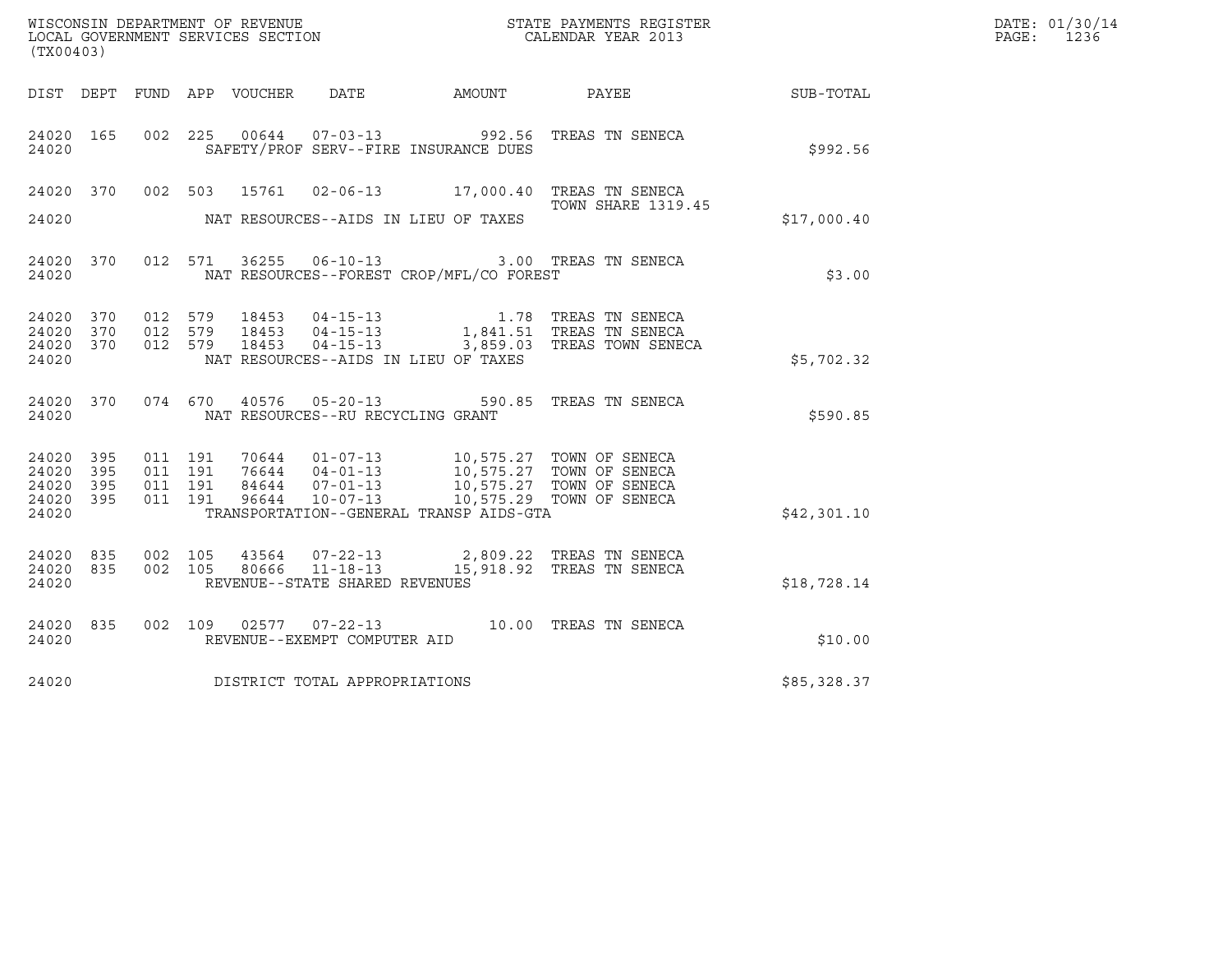| (TX00403)                                     |                   |                                          |         | WISCONSIN DEPARTMENT OF REVENUE<br>LOCAL GOVERNMENT SERVICES SECTION |                                                  |                                         | STATE PAYMENTS REGISTER<br>CALENDAR YEAR 2013                                                                                                           | DATE: 01/30/14<br>PAGE:<br>1237 |  |
|-----------------------------------------------|-------------------|------------------------------------------|---------|----------------------------------------------------------------------|--------------------------------------------------|-----------------------------------------|---------------------------------------------------------------------------------------------------------------------------------------------------------|---------------------------------|--|
| DIST                                          | DEPT              | FUND                                     | APP     | VOUCHER                                                              | <b>DATE</b>                                      | AMOUNT                                  | PAYEE                                                                                                                                                   | SUB-TOTAL                       |  |
| 24141 165<br>24141                            |                   | 002 225                                  |         |                                                                      |                                                  | SAFETY/PROF SERV--FIRE INSURANCE DUES   | 00645  07-03-13  620.60 TREAS VIL KINGSTON                                                                                                              | \$620.60                        |  |
| 24141 370<br>24141                            |                   |                                          | 074 670 | 40577                                                                | NAT RESOURCES--RU RECYCLING GRANT                |                                         | 05-20-13  853.80 TREAS VIL KINGSTON                                                                                                                     | \$853.80                        |  |
| 24141<br>24141<br>24141<br>24141 395<br>24141 | 395<br>395<br>395 | 011 191<br>011 191<br>011 191<br>011 191 |         | 70645                                                                | 84645 07-01-13<br>96645 10-07-13                 | TRANSPORTATION--GENERAL TRANSP AIDS-GTA | 01-07-13 1,352.42 VILLAGE OF KINGSTON<br>76645  04-01-13  1,352.42  VILLAGE OF KINGSTON<br>1,352.42 VILLAGE OF KINGSTON<br>1,352.44 VILLAGE OF KINGSTON | \$5,409.70                      |  |
| 24141 835<br>24141 835<br>24141               |                   | 002<br>002 105                           | 105     | 43565                                                                | 80667 11-18-13<br>REVENUE--STATE SHARED REVENUES |                                         | 07-22-13 9,751.29 TREAS VIL KINGSTON<br>55,257.34 TREAS VIL KINGSTON                                                                                    | \$65,008.63                     |  |
| 24141 835<br>24141                            |                   | 002                                      | 109     | 02578                                                                | REVENUE--EXEMPT COMPUTER AID                     |                                         | 07-22-13 31.00 TREAS VIL KINGSTON                                                                                                                       | \$31.00                         |  |
| 24141                                         |                   |                                          |         |                                                                      | DISTRICT TOTAL APPROPRIATIONS                    |                                         |                                                                                                                                                         | \$71,923.73                     |  |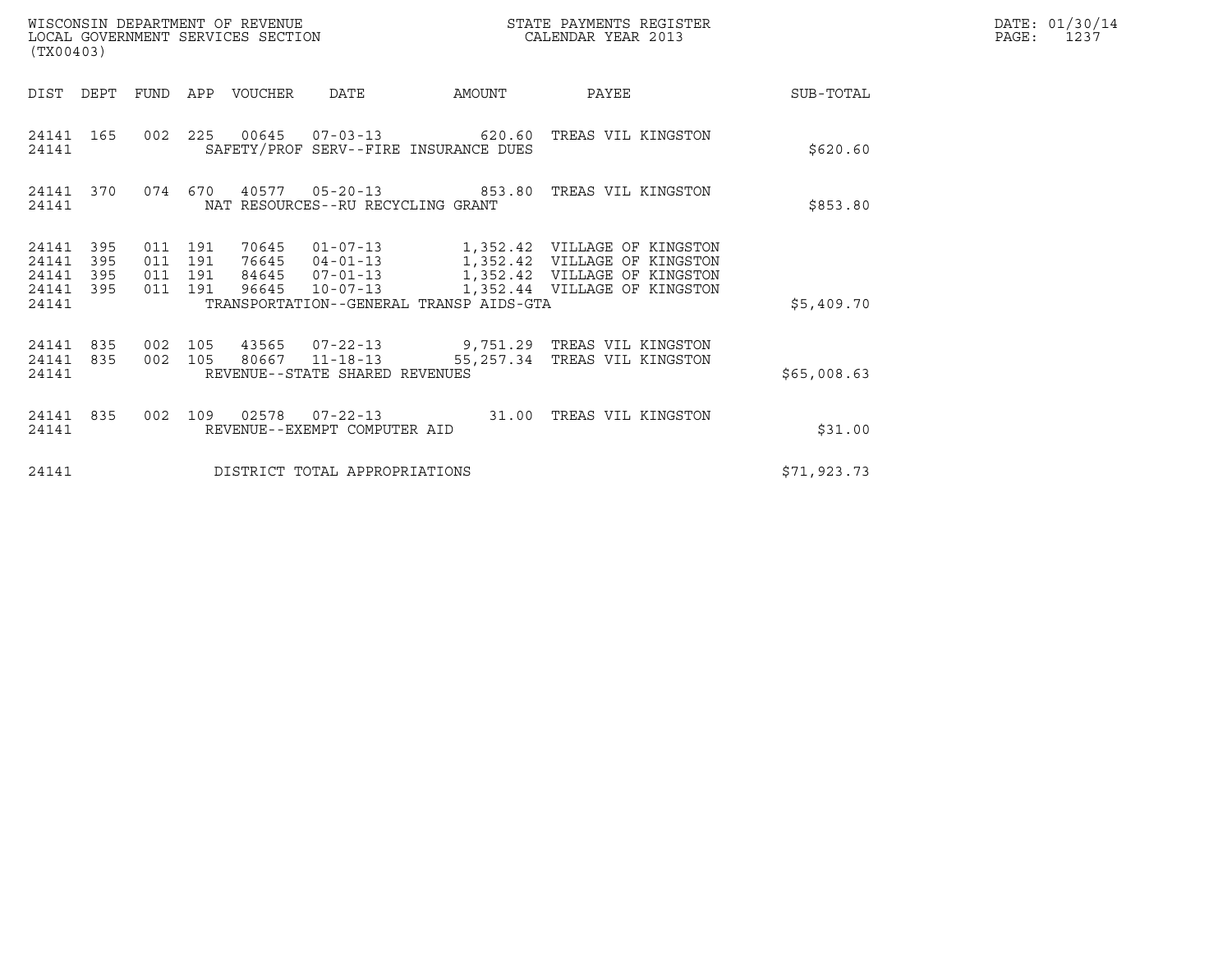| (TX00403)                                                 |                                          |  | WISCONSIN DEPARTMENT OF REVENUE<br>LOCAL GOVERNMENT SERVICES SECTION |                                         | STATE PAYMENTS REGISTER<br>CALENDAR YEAR 2013                                                    |             | DATE: 01/30/14<br>PAGE: 1238 |
|-----------------------------------------------------------|------------------------------------------|--|----------------------------------------------------------------------|-----------------------------------------|--------------------------------------------------------------------------------------------------|-------------|------------------------------|
|                                                           |                                          |  |                                                                      |                                         | DIST DEPT FUND APP VOUCHER DATE AMOUNT PAYEE SUB-TOTAL                                           |             |                              |
| 24154 165<br>24154                                        |                                          |  |                                                                      | SAFETY/PROF SERV--FIRE INSURANCE DUES   | 002  225  00646  07-03-13  631.79  TREAS VIL MAROUETTE                                           | \$631.79    |                              |
| 24154 370<br>24154                                        |                                          |  |                                                                      | NAT RESOURCES--AIDS IN LIEU OF TAXES    | 012 579 18454 04-15-13 27.10 TREAS VIL MARQUETTE                                                 | \$27.10     |                              |
| 24154 370<br>24154                                        |                                          |  | NAT RESOURCES--RU RECYCLING GRANT                                    |                                         | 074 670 40578 05-20-13 122.76 TREAS VIL MARQUETTE                                                | \$122.76    |                              |
| 24154 395<br>24154 395<br>24154 395<br>24154 395<br>24154 | 011 191<br>011 191<br>011 191<br>011 191 |  |                                                                      | TRANSPORTATION--GENERAL TRANSP AIDS-GTA | 84646  07-01-13  1,915.88 VILLAGE OF MARQUETTE<br>96646  10-07-13  1,915.90 VILLAGE OF MARQUETTE | \$7,663.54  |                              |
| 24154 835<br>24154 835<br>24154                           | 002 105                                  |  | 002 105 80668 11-18-13<br>REVENUE--STATE SHARED REVENUES             |                                         | 43566  07-22-13  4,277.78  TREAS VIL MARQUETTE<br>24, 240.72 TREAS VIL MARQUETTE                 | \$28,518.50 |                              |
| 24154 835<br>24154                                        |                                          |  | REVENUE--EXEMPT COMPUTER AID                                         |                                         | 002 109 02579 07-22-13 1.00 TREAS VIL MARQUETTE                                                  | \$1.00      |                              |
| 24154                                                     |                                          |  | DISTRICT TOTAL APPROPRIATIONS                                        |                                         |                                                                                                  | \$36,964.69 |                              |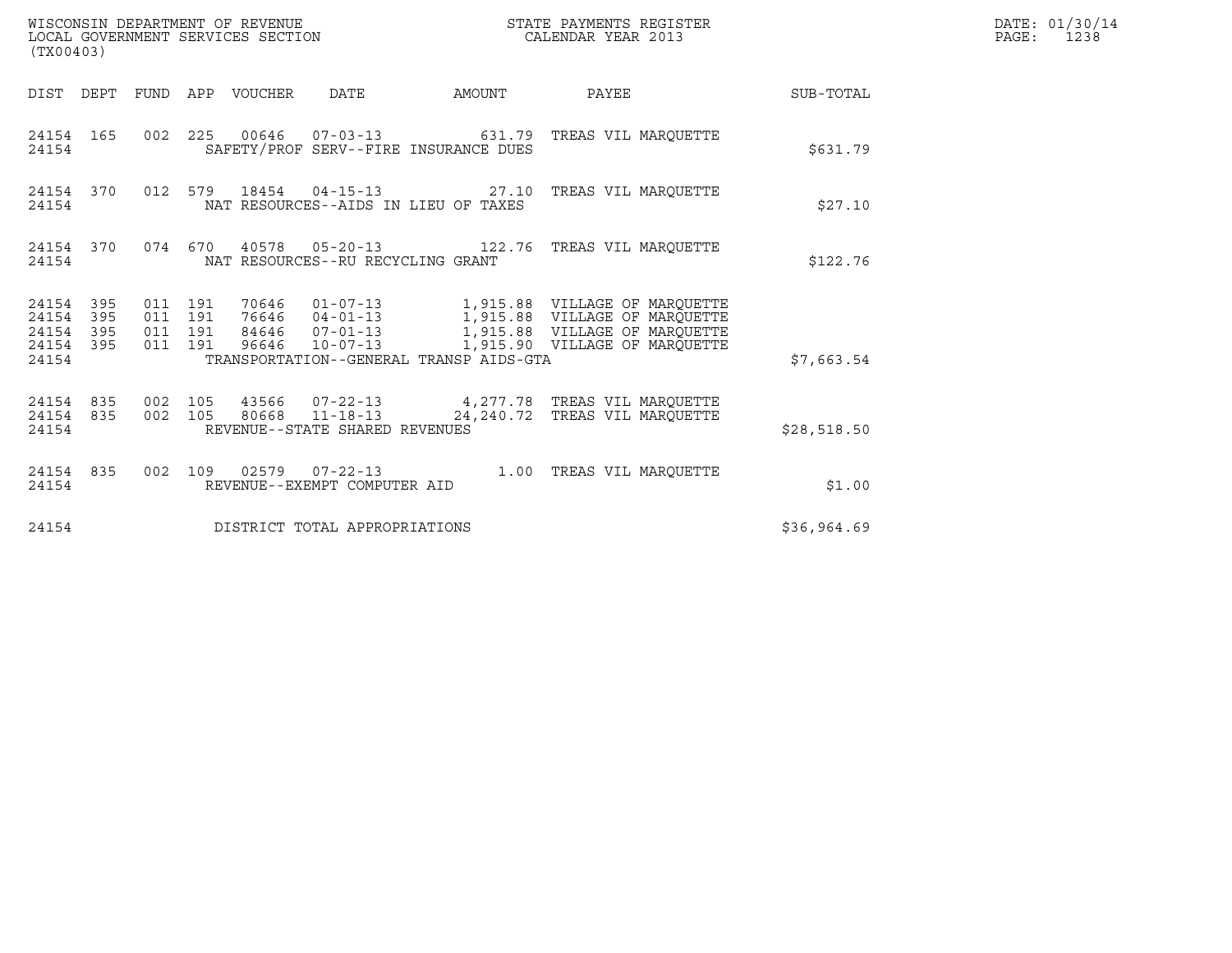| STATE PAYMENTS REGISTER | DATE: 01/30/14<br>1239      |
|-------------------------|-----------------------------|
|                         | CALENDAR YEAR 2013<br>PAGE: |

| (TX00403)                                             |                        |                               |                    |                        |                                   | WISCONSIN DEPARTMENT OF REVENUE<br>LOCAL GOVERNMENT SERVICES SECTION THE STATE PAYMENTS REGISTER<br>(TWARAGO)                                                                                                                           |  |              | DATE: 01/30/14<br>PAGE: 1239 |
|-------------------------------------------------------|------------------------|-------------------------------|--------------------|------------------------|-----------------------------------|-----------------------------------------------------------------------------------------------------------------------------------------------------------------------------------------------------------------------------------------|--|--------------|------------------------------|
| DIST DEPT                                             |                        |                               |                    |                        |                                   |                                                                                                                                                                                                                                         |  |              |                              |
| 24206                                                 | 24206 370<br>24206 370 | 012 579                       |                    | 18455<br>012 579 18455 |                                   | 04-15-13 56.32 TREAS CITY BERLIN<br>04-15-13 26.61 TREAS CITY BERLIN<br>NAT RESOURCES--AIDS IN LIEU OF TAXES                                                                                                                            |  | \$82.93      |                              |
| 24206                                                 | 24206 370              |                               |                    |                        | NAT RESOURCES--RU RECYCLING GRANT | 074 670 40579 05-20-13 24,644.69 TREAS CITY BERLIN                                                                                                                                                                                      |  | \$24,644.69  |                              |
| 24206                                                 |                        |                               |                    |                        | NAT RESOURCES--STEWARDSHIP 2000   | 24206 370 095 512 02829 04-23-13 4,662.50 TREAS CITY BERLIN                                                                                                                                                                             |  | \$4,662.50   |                              |
| 24206 395<br>24206<br>24206 395<br>24206 395<br>24206 | 395                    | 011 162<br>011 162<br>011 162 | 011 162            |                        |                                   | 72031  01-07-13  9,319.78  TREAS CITY BERLIN<br>78031  04-01-13  9,319.78  TREAS CITY BERLIN<br>86031  07-01-13  9,319.78  TREAS CITY BERLIN<br>98031  10-07-13  9,319.81  TREAS CITY BERLIN<br>TRANSPORTATION--CONNECTING HIGHWAY AIDS |  | \$37,279.15  |                              |
| 24206 395<br>24206 395<br>24206 395<br>24206          | 24206 395              |                               |                    |                        | TRANSPORTATION--TRANSIT AID       | 011 177 00022 12-30-13 11,096.00 TREAS CITY BERLIN<br>011 177 80022 06-14-13 18,494.00 TREAS CITY BERLIN<br>011 177 92022 09-30-13 18,494.00 TREAS CITY BERLIN<br>011 177 92022 09-30-13 18,494.00 TREAS CITY BERLIN                    |  | \$66,578.00  |                              |
| 24206 395<br>24206 395<br>24206 395<br>24206          |                        | 011 182<br>011 182            | 011 182            |                        |                                   | 66330 02-26-13 18,713.00 TREAS CITY BERLIN<br>84927 08-21-13 32,030.00 TREAS CITY BERLIN<br>91280 10-21-13 16,146.00 TREAS CITY BERLIN<br>TRANSPORTATION--TRANSIT AIDS-FEDERAL                                                          |  | \$66,889.00  |                              |
| 24206 395<br>24206<br>24206 395<br>24206 395<br>24206 | 395                    | 011 191<br>011 191            | 011 191<br>011 191 |                        |                                   | 70647  01-07-13  75,368.90 TREAS CITY BERLIN<br>76647  04-01-13  75,368.90 TREAS CITY BERLIN<br>84647  07-01-13  75,368.90 TREAS CITY BERLIN<br>96647  10-07-13  75,368.91 TREAS CITY BERLIN<br>TRANSPORTATION--GENERAL TRANSP AIDS-GTA |  | \$301,475.61 |                              |
| 24206                                                 |                        |                               |                    |                        |                                   | 24206 435 005 163 01LGS 11-18-13 6,900.00 BERLIN AMBULANCE SERVICE<br>HS--PREPAID MEDICAL TRANSPORT REIMBURSE                                                                                                                           |  | \$6,900.00   |                              |
| 24206 455<br>24206                                    |                        |                               |                    |                        | JUSTICE--LAW ENFORCEMENT TRAINING | 002 231 00160 02-06-13 1,920.00 TREAS CITY BERLIN                                                                                                                                                                                       |  | \$1,920.00   |                              |
| 24206 505<br>24206                                    |                        |                               |                    |                        | DOA--HOUSING ASSISTANCE GRANTS    | 002 743 06914 02-08-13 55,000.00 TREAS CITY BERLIN                                                                                                                                                                                      |  | \$55,000.00  |                              |
|                                                       |                        |                               |                    |                        | 24206 835 002 105 43567 07-22-13  | 304,962.21 TREAS CITY BERLIN                                                                                                                                                                                                            |  |              |                              |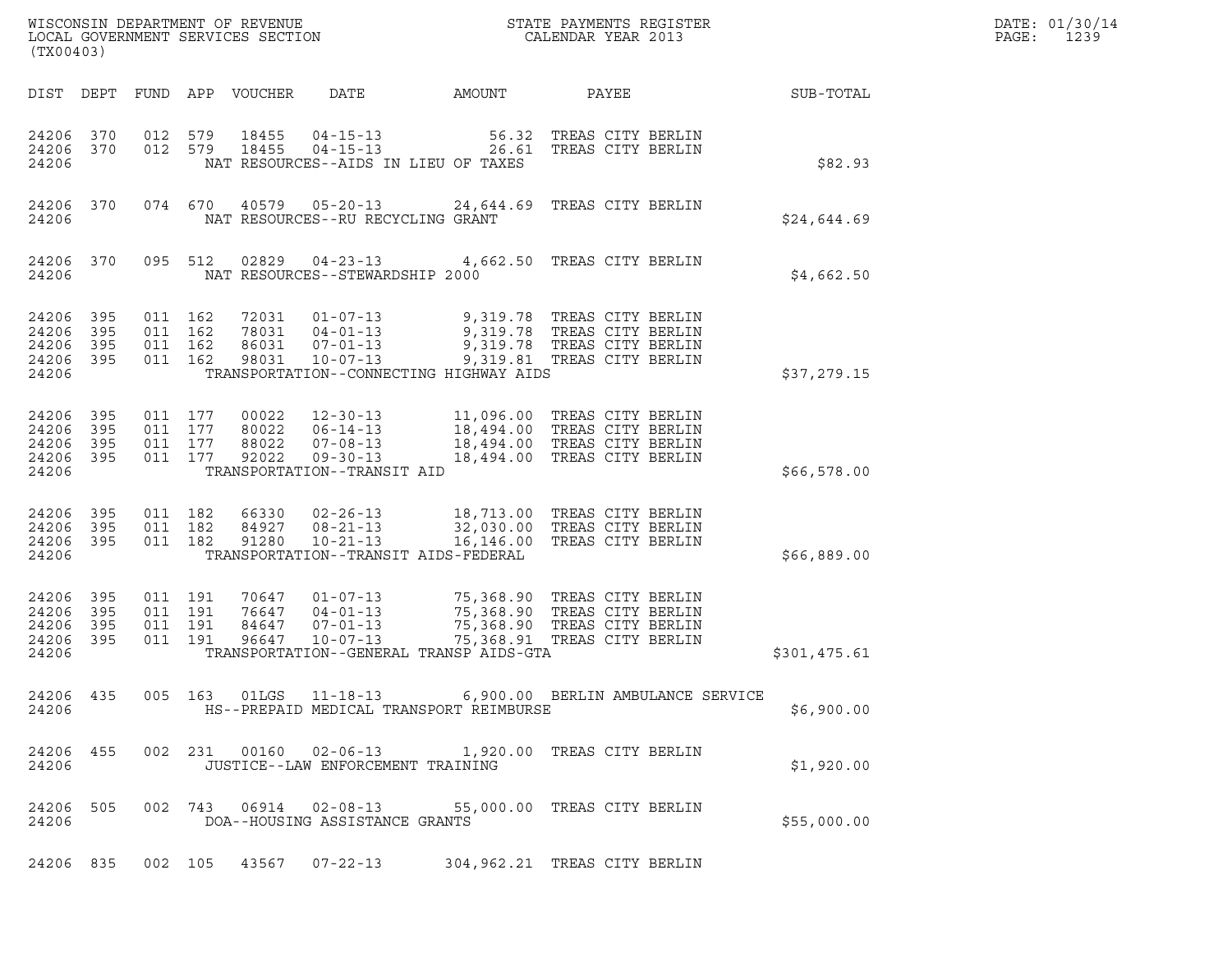| WISCONSIN DEPARTMENT OF REVENUE<br>LOCAL GOVERNMENT SERVICES SECTION | STATE PAYMENTS REGISTER<br>CALENDAR YEAR 2013 | DATE: 01/30/14<br>PAGE:<br>1240 |
|----------------------------------------------------------------------|-----------------------------------------------|---------------------------------|

| WISCONSIN DEPARTMENT OF REVENUE<br>LOCAL GOVERNMENT SERVICES SECTION<br>(TX00403) |                   |                   |                         |                                                                                    |                                                                      | STATE PAYMENTS REGISTER<br>CALENDAR YEAR 2013               |                | DATE: 01/30/14<br>PAGE:<br>1240 |
|-----------------------------------------------------------------------------------|-------------------|-------------------|-------------------------|------------------------------------------------------------------------------------|----------------------------------------------------------------------|-------------------------------------------------------------|----------------|---------------------------------|
| DIST<br>DEPT                                                                      | FUND              | APP               | VOUCHER                 | DATE                                                                               | AMOUNT                                                               | PAYEE                                                       | SUB-TOTAL      |                                 |
| 24206<br>835<br>24206                                                             | 002               | 105               |                         | REVENUE--STATE SHARED REVENUES                                                     | 80669  11-18-13  1,438,056.18                                        | TREAS CITY BERLIN                                           | \$1,743,018.39 |                                 |
| 24206<br>835<br>24206<br>835<br>24206<br>835<br>24206                             | 002<br>002<br>002 | 109<br>109<br>109 | 02580<br>05132<br>05371 | $07 - 22 - 13$<br>$07 - 22 - 13$<br>$07 - 22 - 13$<br>REVENUE--EXEMPT COMPUTER AID | 6,436.00<br>17,828.00<br>4,014.00                                    | TREAS CITY BERLIN<br>TREAS CITY BERLIN<br>TREAS CITY BERLIN | \$28, 278.00   |                                 |
| 24206<br>835<br>24206                                                             | 002               |                   | 501 00002               | $02 - 01 - 13$                                                                     | 2,089.52 TREAS CITY BERLIN<br>DOA-PAYMENT FOR MUNICIPAL SERVICES AID |                                                             | \$2,089.52     |                                 |
| 24206<br>835<br>24206                                                             | 021               |                   | 363 35653               | $03 - 25 - 13$<br>REVENUE--LOTTERY CREDIT -                                        | 131.12                                                               | TREAS CITY BERLIN                                           | \$131.12       |                                 |
| 24206                                                                             |                   |                   |                         | DISTRICT TOTAL APPROPRIATIONS                                                      |                                                                      |                                                             | \$2,338,948.91 |                                 |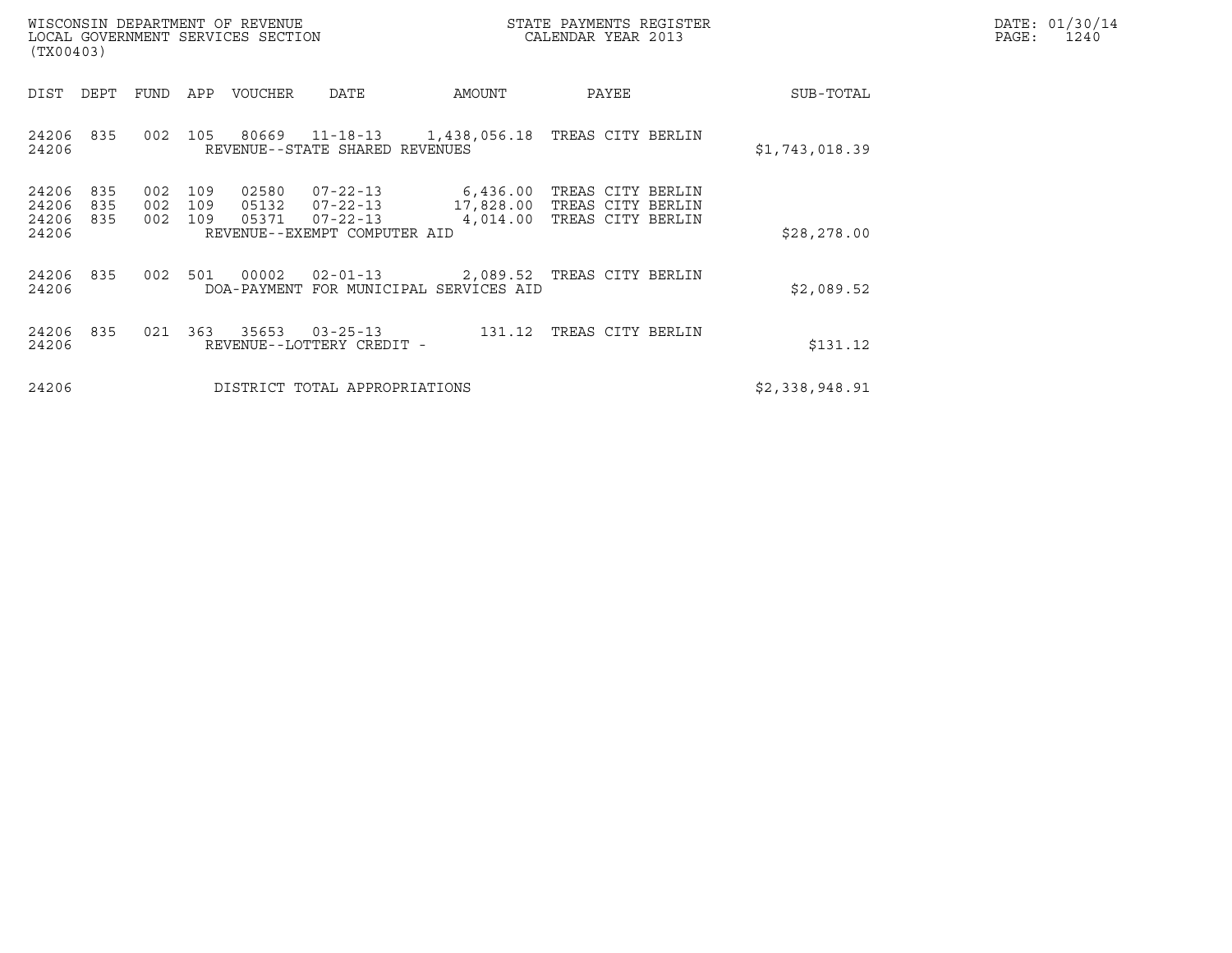| (TX00403)                                                             |                                          |       | WISCONSIN DEPARTMENT OF REVENUE<br>LOCAL GOVERNMENT SERVICES SECTION |              | STATE PAYMENTS REGISTER<br>CALENDAR YEAR 2013                                                                                                                                                        |              | DATE: 01/30/14<br>PAGE: 1241 |
|-----------------------------------------------------------------------|------------------------------------------|-------|----------------------------------------------------------------------|--------------|------------------------------------------------------------------------------------------------------------------------------------------------------------------------------------------------------|--------------|------------------------------|
| DIST DEPT FUND APP VOUCHER                                            |                                          |       | DATE                                                                 | AMOUNT PAYEE |                                                                                                                                                                                                      | SUB-TOTAL    |                              |
| 24231 165<br>24231                                                    |                                          |       | SAFETY/PROF SERV--FIRE INSURANCE DUES                                |              | 002  225  00648  07-03-13  7,287.32  TREAS CITY GREEN LAKE                                                                                                                                           | \$7,287.32   |                              |
| 24231 370<br>24231                                                    |                                          |       | NAT RESOURCES--RU RECYCLING GRANT                                    |              | 074  670  40580  05-20-13   6,851.03  TREAS CITY GREEN LAKE                                                                                                                                          | \$6,851.03   |                              |
| 24231<br>395<br>395<br>24231<br>24231<br>395<br>395<br>24231<br>24231 | 011 191<br>011 191<br>011 191<br>011 191 |       | TRANSPORTATION--GENERAL TRANSP AIDS-GTA                              |              | 70648  01-07-13  53,010.18  CITY OF GREEN LAKE<br>76648  04-01-13  53,010.18  CITY OF GREEN LAKE<br>84648  07-01-13  53,010.18  CITY OF GREEN LAKE<br>96648  10-07-13  53,010.19  CITY OF GREEN LAKE | \$212,040.73 |                              |
| 24231 455<br>24231                                                    |                                          |       | JUSTICE--LAW ENFORCEMENT TRAINING                                    |              | 002 231 00306 02-08-13 640.00 TREAS CITY GREEN LAKE                                                                                                                                                  | \$640.00     |                              |
| 24231 835<br>24231 835<br>24231                                       | 002 105<br>002 105                       |       | REVENUE--STATE SHARED REVENUES                                       |              | 43568  07-22-13   5,367.64   TREAS CITY GREEN LAKE<br>80670  11-18-13  20,495.37  TREAS CITY GREEN LAKE                                                                                              | \$25,863.01  |                              |
| 24231 835<br>24231<br>835<br>24231                                    | 002 109<br>002 109                       | 05133 | REVENUE--EXEMPT COMPUTER AID                                         |              | 02581  07-22-13  946.00 TREAS CITY GREEN LAKE<br>07-22-13 1,361.00 TREAS CITY GREEN LAKE                                                                                                             | \$2,307.00   |                              |
| 24231                                                                 |                                          |       | DISTRICT TOTAL APPROPRIATIONS                                        |              |                                                                                                                                                                                                      | \$254,989.09 |                              |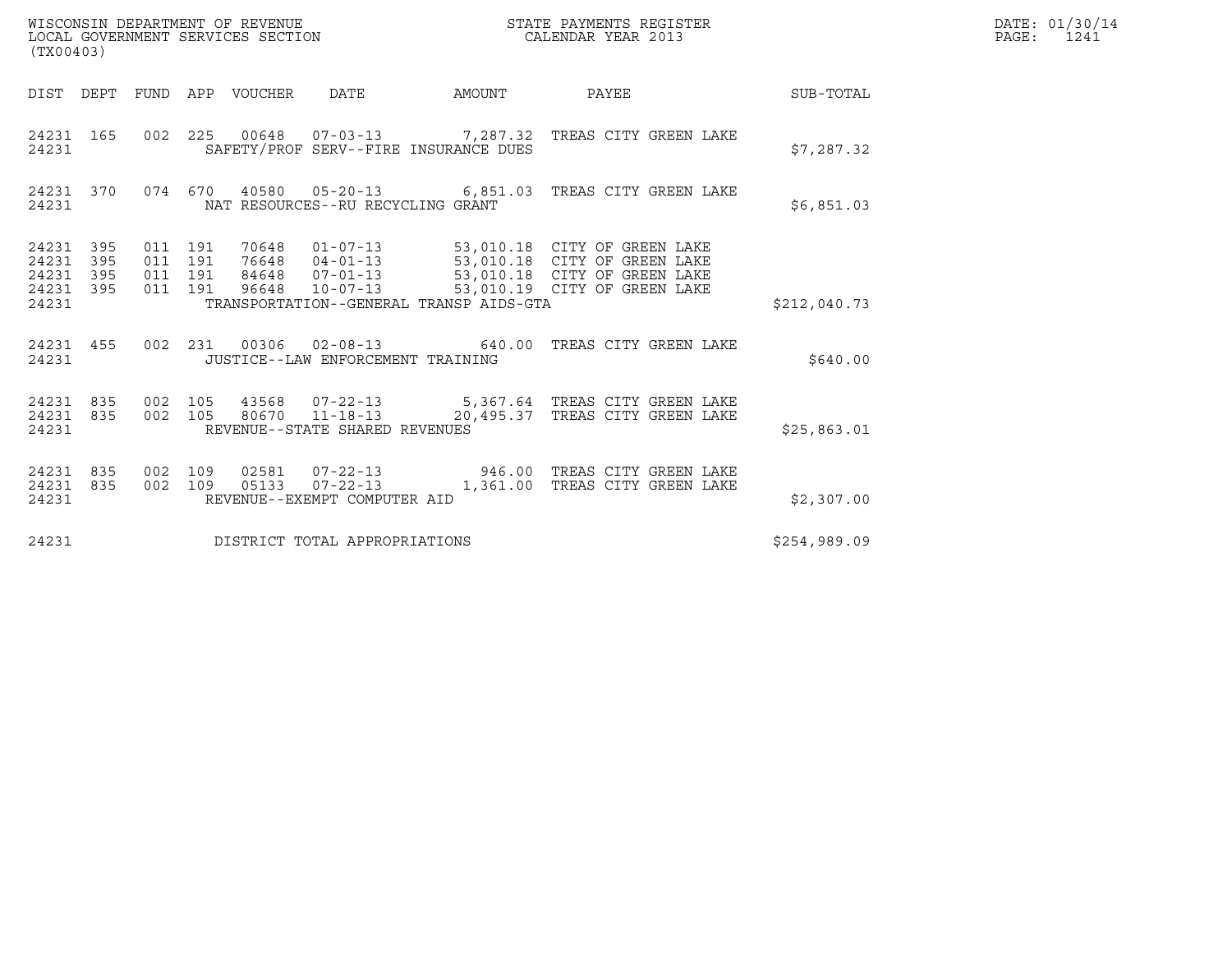| (TX00403) |       |  |                                         |                                                         |                                                                                                                                                                                                                                                                                                                                      | $R = \frac{1}{2}$ | DATE: 01/30/14<br>PAGE: 1242 |
|-----------|-------|--|-----------------------------------------|---------------------------------------------------------|--------------------------------------------------------------------------------------------------------------------------------------------------------------------------------------------------------------------------------------------------------------------------------------------------------------------------------------|-------------------|------------------------------|
|           |       |  |                                         |                                                         | DIST DEPT FUND APP VOUCHER DATE AMOUNT PAYEE SUB-TOTAL                                                                                                                                                                                                                                                                               |                   |                              |
|           |       |  |                                         |                                                         | 24251 165 002 225 00649 07-03-13 2,704.70 TREAS CITY MARKESAN                                                                                                                                                                                                                                                                        | \$2,704.70        |                              |
|           |       |  | 24251 MAT RESOURCES--RU RECYCLING GRANT |                                                         | 24251 370 074 670 40581 05-20-13 5,891.88 TREAS CITY MARKESAN                                                                                                                                                                                                                                                                        | \$5,891.88        |                              |
| 24251     |       |  |                                         | TRANSPORTATION--HIGHWAY SAFETY-FEDERAL                  | 24251 395 011 185 73068 04-29-13 4,000.00 TREAS CITY MARKESAN                                                                                                                                                                                                                                                                        | \$4,000.00        |                              |
| 24251     |       |  |                                         | TRANSPORTATION--GENERAL TRANSP AIDS-GTA                 | $\begin{array}{cccccccc} 24251 & 395 & 011 & 191 & 70649 & 01\mbox{-}07\mbox{-}13 & 15\,997.49 & \text{CITY OF MARKESAN} \\ 24251 & 395 & 011 & 191 & 76649 & 04\mbox{-}01\mbox{-}13 & 15\,997.49 & \text{CITY OF MARKESAN} \\ 24251 & 395 & 011 & 191 & 84649 & 07\mbox{-}01\mbox{-}13 & 15\,997.49 & \text{CITY OF MARKESAN} \\ 2$ | \$63,989.99       |                              |
| 24251     |       |  |                                         | 24251 435 005 162 01HSD 09-03-13 4,883.86 CITY MARKESAN | HS--AMBULANCE FUNDING ASSISTANCE GRANTS                                                                                                                                                                                                                                                                                              | \$4,883.86        |                              |
|           |       |  |                                         | 24251 HS--PREPAID MEDICAL TRANSPORT REIMBURSE           | 24251 435 005 163 01LGS 11-18-13 2,000.00 SOUTHERN GREEN LAKE COUNTY                                                                                                                                                                                                                                                                 | \$2,000.00        |                              |
|           |       |  | 24251 JUSTICE--LAW ENFORCEMENT TRAINING |                                                         | 24251 455 002 231 00393 02-11-13 320.00 TREAS CITY MARKESAN                                                                                                                                                                                                                                                                          | \$320.00          |                              |
|           |       |  | 24251 REVENUE--STATE SHARED REVENUES    |                                                         | $\begin{array}{cccccccc} 24251 & 835 & 002 & 105 & 43569 & 07-22-13 & & & 77,663.93 & \text{TREAS CITY MARKESAN} \\ 24251 & 835 & 002 & 105 & 80671 & 11-18-13 & & & 356,231.00 & \text{TREAS CITY MARKESAN} \end{array}$                                                                                                            | \$433,894.93      |                              |
|           |       |  | 24251 REVENUE--EXEMPT COMPUTER AID      |                                                         | 24251 835 002 109 02582 07-22-13 3,055.00 TREAS CITY MARKESAN<br>24251 835 002 109 05134 07-22-13 3,624.00 TREAS CITY MARKESAN                                                                                                                                                                                                       | \$6,679.00        |                              |
|           | 24251 |  | REVENUE--LOTTERY CREDIT -               |                                                         | 24251 835 021 363 35654 03-25-13 1,377.45 TREAS CITY MARKESAN                                                                                                                                                                                                                                                                        | \$1,377.45        |                              |
| 24251     |       |  | DISTRICT TOTAL APPROPRIATIONS           |                                                         |                                                                                                                                                                                                                                                                                                                                      | \$525,741.81      |                              |